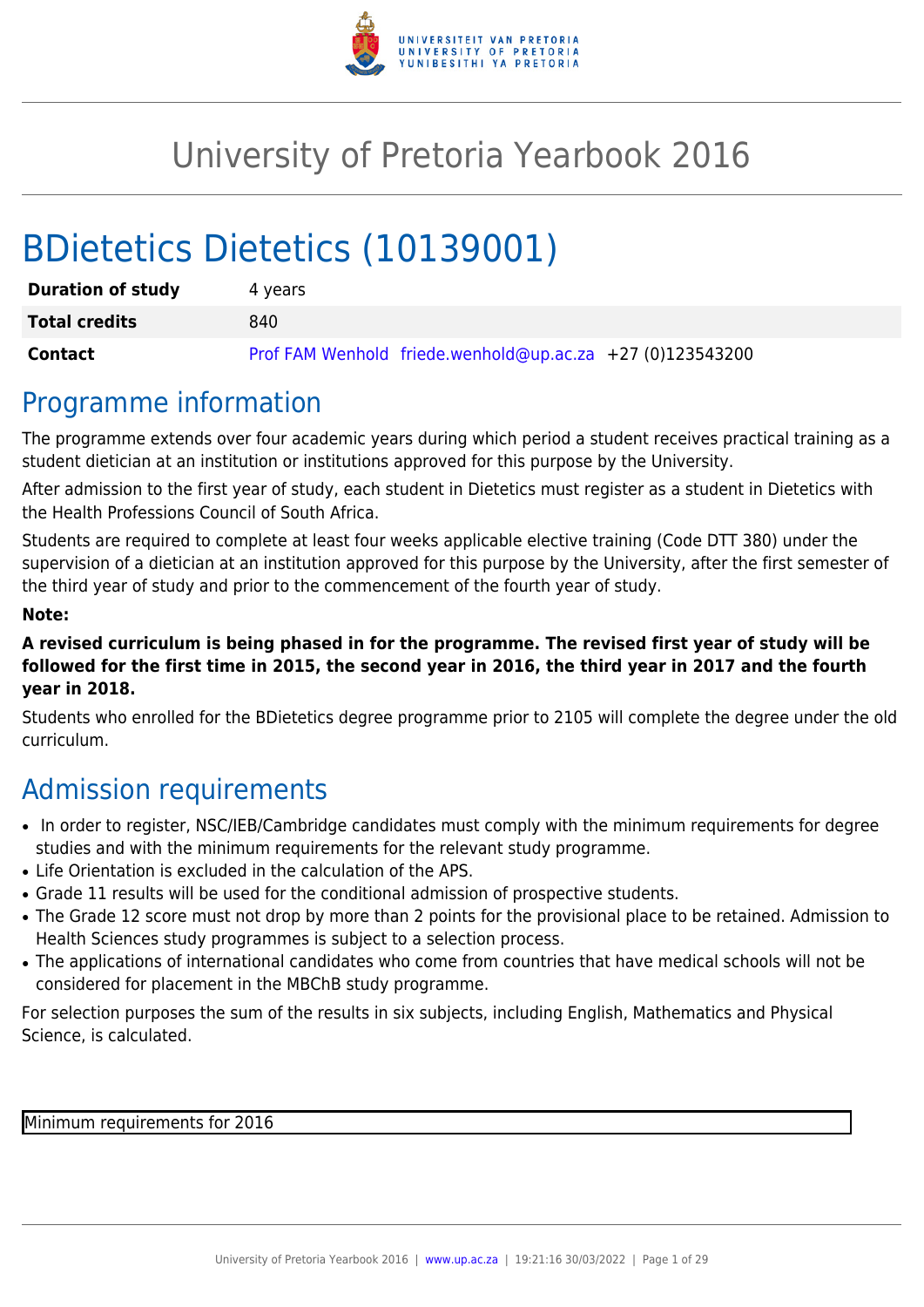

| Achievement Level                                                                                 |  |  |                    |  |  |                         |  |  |  |  |  |      |
|---------------------------------------------------------------------------------------------------|--|--|--------------------|--|--|-------------------------|--|--|--|--|--|------|
| English                                                                                           |  |  | <b>Mathematics</b> |  |  | <b>Physical Science</b> |  |  |  |  |  |      |
| NSC/IEB HIGCSE AS-Level A-Level NSC/IEB  HIGCSE AS-Level A-Level NSC/IEB  HIGCSE AS-Level A-Level |  |  |                    |  |  |                         |  |  |  |  |  | IAPS |
| 14                                                                                                |  |  |                    |  |  |                         |  |  |  |  |  |      |

# Additional requirements

Also consult General Regulations.

#### **Note:**

For students who registered for the BDietetics degree programme prior to 2015, the relevant regulations as they appear in the 2014 Yearbook will apply.

# Other programme-specific information

#### **Exemption from the examination in (FAR) Pharmacology 381, 382**

Exemption from the examination can be granted if a student who obtained a module mark of at least 60%, exercises the option to accept it as the final mark.

# Examinations and pass requirements

(i) Each paper (Paper 1 and 2) of the written examination for Medical nutrition therapy 323, 411 and 480 (MNX 323, 411, 480) as well as the practical examination for MNX 411 must be passed individually with a subminimum of 40%.

(ii) Each paper written for the second examination opportunity in Medical nutrition therapy 323, 411 and 480 (MNX 323, 411, 480) as well as the practical examination for MNX 411 (second examination opportunity) must be passed individually with a subminimum of 50%.

- In accordance with the stipulations of the General Regulations, no minimum year or semester mark is needed for admission to the examination, and all registered students are admitted to the examination automatically.
- The final mark for a specific module in Nursing Science, Physiotherapy, Radiography, Occupational Therapy and Human Nutrition (at least 50% is required to pass) is calculated from the examination mark as well as the mark compiled from the evaluation of a student during continuous, objective and controlled assessment opportunities during the course of the quarter/semester/year. At least one formal assessment per module is set as the minimum norm, and students will be exposed on a continuous and regular basis to self-directed assignments in order to promote reflective learning.
- In the case of modules with practical components, students are required to also comply with the applicable attendance requirements with regard to acquiring practical skills before a pass mark can be obtained for the module.
- There are two main examination opportunities per annum, the first and second examination. In respect of firstsemester modules, the first examination opportunity is in May/June and the second examination opportunity in July. In respect of second-semester modules, the first examination opportunity is in October/ November and the second examination opportunity in November/December of the same year. Where students need to work additional clinical hours to be allowed to do a second examination, the Head of Department will determine the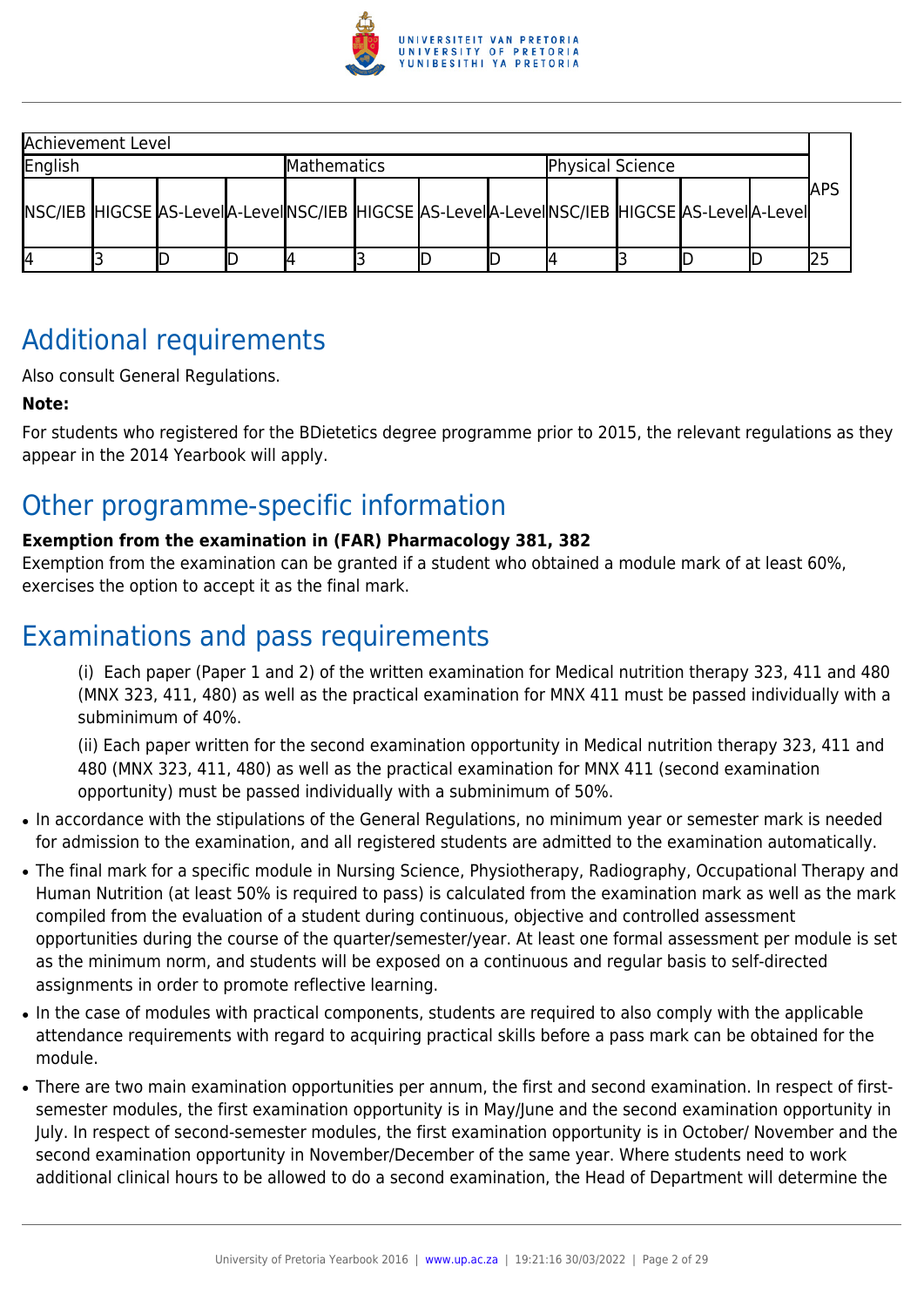

second examination opportunity.

- Only two examination opportunities per module are allowed. If a student fails a module at the second examination opportunity, the module must be repeated.
- A second examination opportunity in a module is granted to students in the following cases:

- If a student obtains a final mark of less than 50% in the relevant module at the first examination opportunity and thus fails.

- If a student does not obtain the subminimum in the examination, as required for a specific module.

- If a student does not sit the examination in a module at the first examination opportunity due to illness or extraordinary circumstances.

- Students intending to sit the second examination due to the reasons mentioned above, must register for the second examination opportunity 24 hours after the results have been made public.
- If a student fails a module at the first examination opportunity, the examination mark obtained in the relevant module at the second examination opportunity will be calculated as the final mark. The marks obtained with continuous evaluation during the course of the quarter/semester/year will not be taken into calculation. If the student passes the module at the second examination opportunity, a maximum of 50% is awarded as a pass mark to the module in question.
- If a student could not sit the examination in a module at the first examination opportunity due to illness or extraordinary circumstances, the continuous evaluation mark, together with the examination mark obtained in the module in question at the second examination opportunity, will be calculated as the final mark obtained in the module.
- The School of Healthcare Sciences applies the General Regulations, according to which a student requiring a limited number of modules to complete his or her degree, may in terms of faculty regulations, be admitted to a special examination in the modules in question.

# Promotion to next study year

- A student must pass in all the prescribed core modules of a specific year of study to be promoted to a subsequent year of study. A student can only be promoted to a subsequent year of study if the student has not failed more than two fundamental modules of seven weeks each per semester or one module of 14 weeks per semester. A non-negotiable prerequisite for admission to the final year of study is pass marks in all the core and fundamental modules of the preceding years of study. Refer to the programmes for fundamental modules in each discipline.
- A pass mark refers to a final mark of at least 50%.
- Modules with practical and clinical training credits cannot be passed unless all the prescribed clinical hours and practical activities have been completed to the satisfaction of the head of department.
- The Chairperson of the examination moderating meeting may, after assessing the student's total profile, grant special approval to be promoted to the next year of study.
- The exception is the Department of Human Nutrition, where the regulations as applicable in the Faculty of Natural and Agricultural Sciences regarding the modules presented by that Faculty, are relevant.
- Modules can only be taken in advance or repeated if it can be accommodated in the existing examination timetable.
- A student who must repeat a year of study may, with the approval of the Chairperson of the examination moderating meeting and the head of department concerned, be allowed to take fundamental modules of the subsequent year, if he/she complies with all the prerequisites for the relevant modules. No adjustment to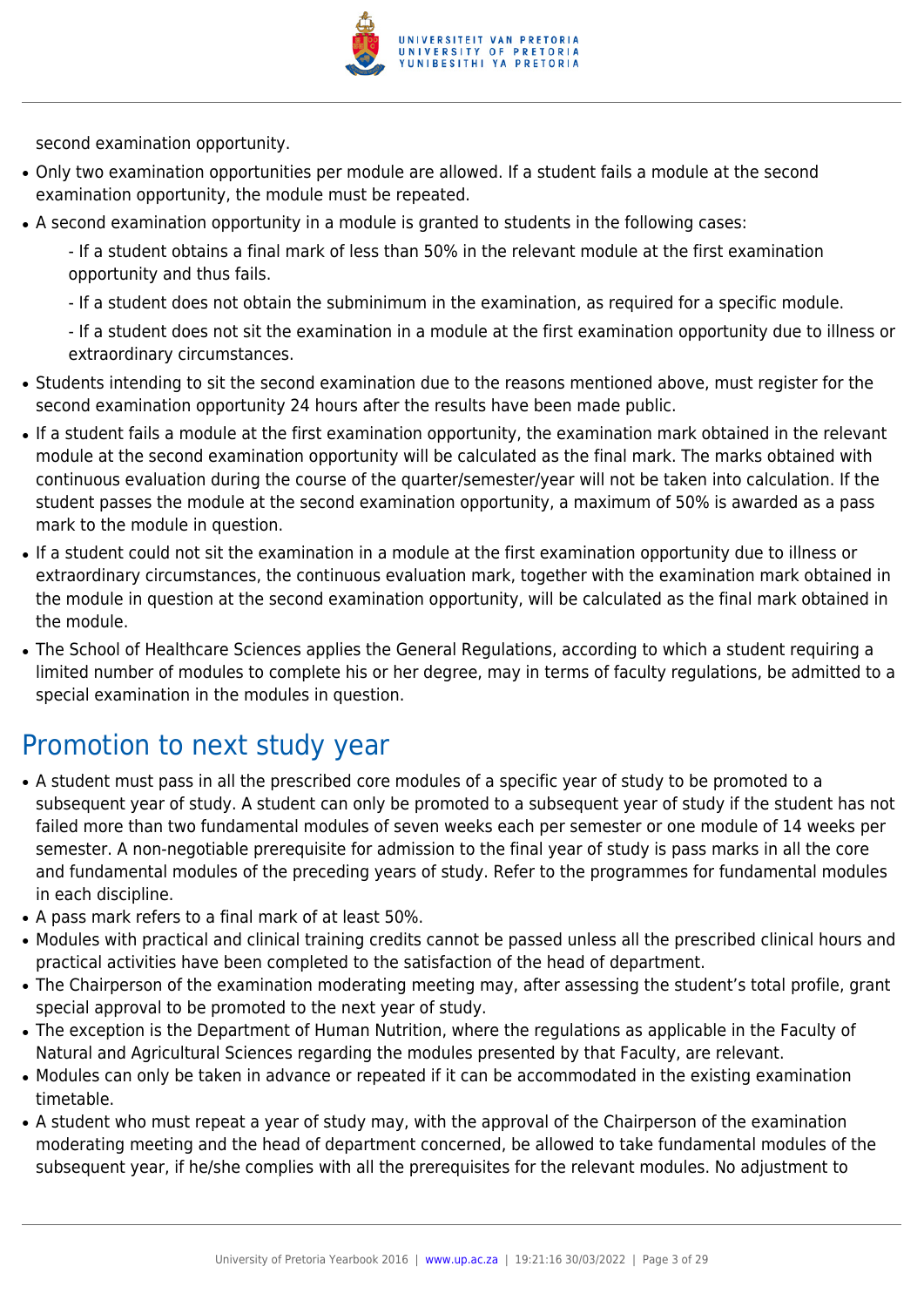

existing timetables will be allowed.

The following fundamental modules are relevant:

- Department of Nursing Science: SLK 110, 120; FSG 251,252
- Department of Physiotherapy: SOH 254; FSG 251, 252, 261, 262; SLK 210, ANP 210; GMB 252, 253, 254; FAR 381, 382
- Department of Occupational Therapy: ZUL 110; SEP 110; SLK 210, 220; FSG 251, 252, 261, 262; ANP 210; RPD 481, GNK 286
- Department of Human Nutrition: FLG 211, 212, 221, 222; BCM 251, 252, 261, 262; FAR 381, 382, VDS 322; VDB 321
- Department of Radiography: FSG 251, 252, 262; GNK 286; ANP 210.

# Practical/clinical/internship information

#### **Internship training (second semester of the final year of study):**

The three compulsory semester modules (CNT 480, MNX 480 and FSS 480) jointly form the internship training and must be taken simultaneously.

# Pass with distinction

The degree is conferred with distinction on a student who has obtained at least 75% in the following modules: CNT 411, 480 jointly, as well as MNX 411, 480 jointly, and FSS 480.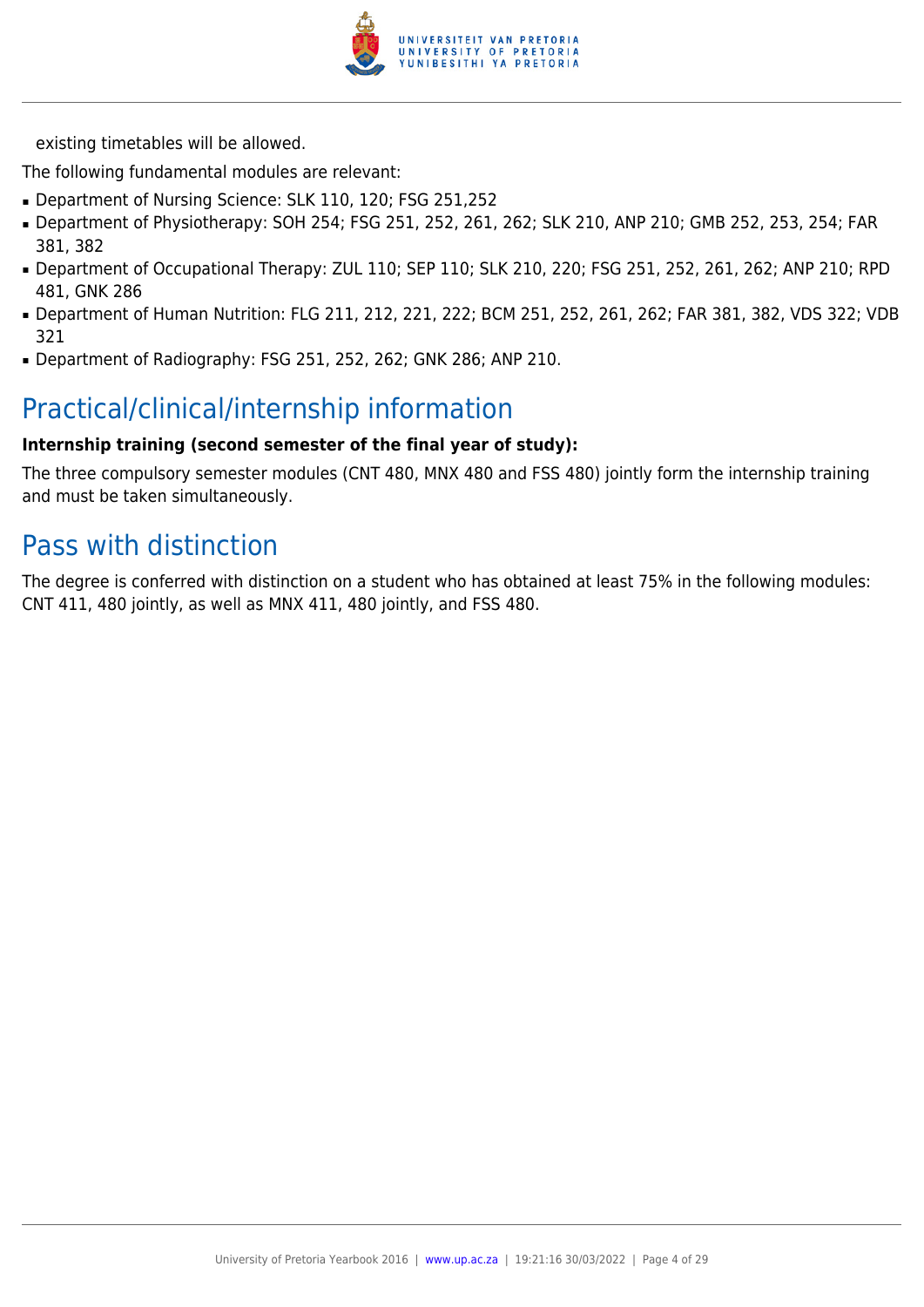

# Curriculum: Year 1

**Minimum credits: 160**

### **Fundamental modules**

#### **General chemistry 117 (CMY 117)**

| <b>Module credits</b>         | 16.00                                                                                                                                                                            |
|-------------------------------|----------------------------------------------------------------------------------------------------------------------------------------------------------------------------------|
| <b>Service modules</b>        | Faculty of Engineering, Built Environment and Information Technology<br><b>Faculty of Education</b><br><b>Faculty of Health Sciences</b><br><b>Faculty of Veterinary Science</b> |
| <b>Prerequisites</b>          | Final Grade 12 marks of at least 60% for Mathematics and 60% for Physical<br>Sciences.                                                                                           |
| <b>Contact time</b>           | 1 practical per week, 4 lectures per week                                                                                                                                        |
| <b>Language of tuition</b>    | Both Afr and Eng                                                                                                                                                                 |
| <b>Academic organisation</b>  | Chemistry                                                                                                                                                                        |
| <b>Period of presentation</b> | Semester 1                                                                                                                                                                       |

#### **Module content**

General introduction to inorganic, analytical and physical chemistry. Atomic structure and periodicity. Molecular structure and chemical bonding using the VSEOR model. Nomenclature of iorganic ions and compounds. Classification of reactions: precipitation, acid-base, redox reactions and gas-forming reactions. Mole concept and stoichiometric calculations concerning chemical formulas and chemical reactions. Principles of reactivity: energy and chemical reactions. Physical behaviour gases, liquids, solids and solutions and the role of intermolecular forces. Rate of reactions: Introduction to chemical kinetics.

#### **General chemistry 127 (CMY 127)**

| <b>Module credits</b>         | 16.00                                                                                                                                                                            |
|-------------------------------|----------------------------------------------------------------------------------------------------------------------------------------------------------------------------------|
| Service modules               | Faculty of Engineering, Built Environment and Information Technology<br><b>Faculty of Education</b><br><b>Faculty of Health Sciences</b><br><b>Faculty of Veterinary Science</b> |
| <b>Prerequisites</b>          | Natural and Agricultural Sciences students: CMY 117 GS or CMY 154 GS Health<br>Sciences students: none                                                                           |
| <b>Contact time</b>           | 1 practical per week, 4 lectures per week                                                                                                                                        |
| Language of tuition           | Both Afr and Eng                                                                                                                                                                 |
| <b>Academic organisation</b>  | Chemistry                                                                                                                                                                        |
| <b>Period of presentation</b> | Semester 2                                                                                                                                                                       |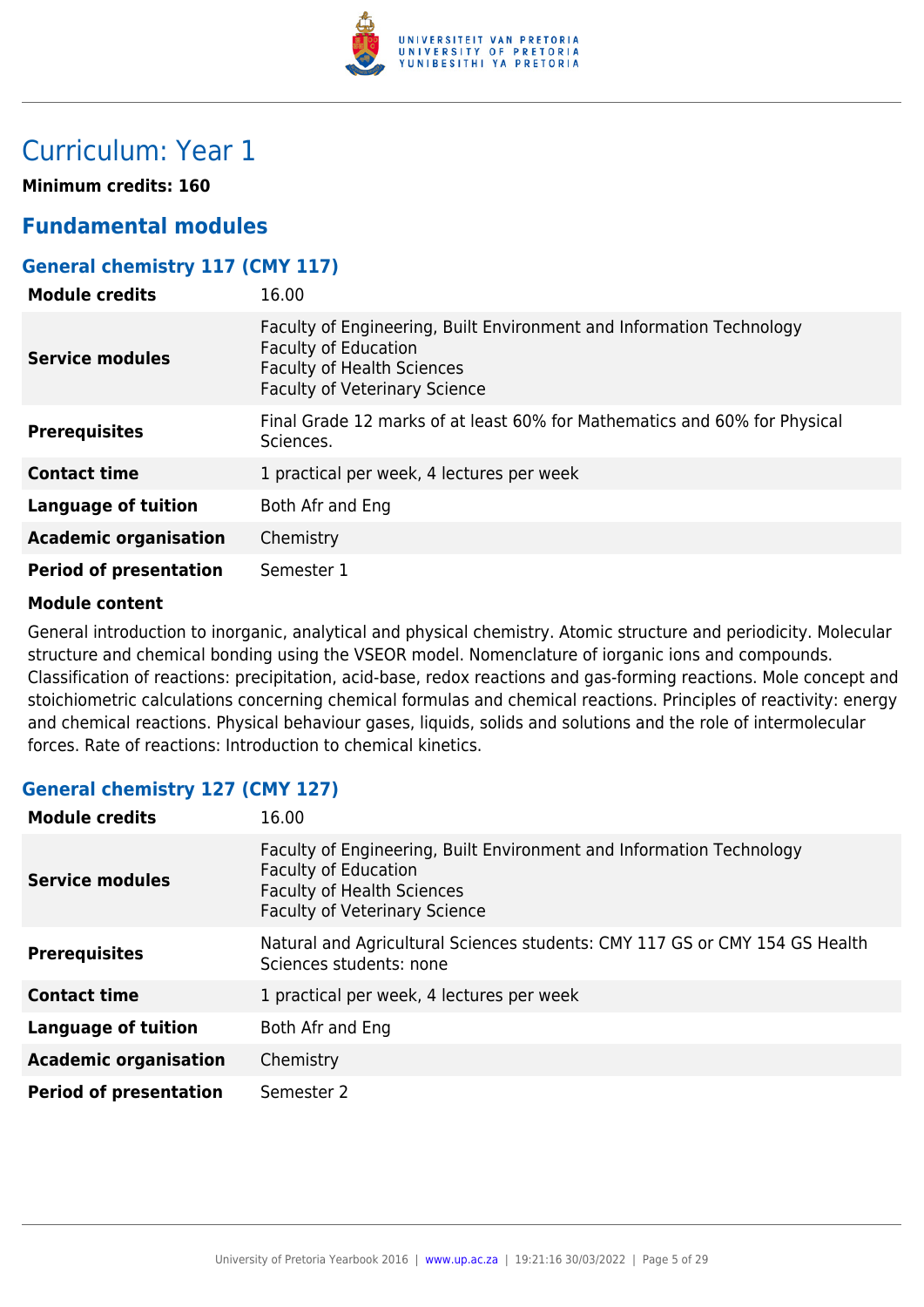

Theory: General physical-analytical chemistry: Physical behaviour of gases, liquids and solids, intermolecular forces, solutions. Principles of reactivity: energy and chemical reactions, entropy and free energy, electrochemistry. Organic chemistry: Structure (bonding), nomenclature, isomerism, introductory stereochemistry, introduction to chemical reactions and chemical properties of organic compounds and biological compounds, i.e. carbohydrates and amino acids. Practical: Molecular structure (model building), synthesis and properties of simple organic compounds.

#### **People and their environment 112 (MGW 112)**

| <b>Module credits</b>         | 6.00                                                                                                                                      |
|-------------------------------|-------------------------------------------------------------------------------------------------------------------------------------------|
| <b>Service modules</b>        | <b>Faculty of Natural and Agricultural Sciences</b>                                                                                       |
| <b>Prerequisites</b>          | 1113000, 10139001, 10130001 and (admission into relevant field, APS of 34 and<br>70% obtained in Mathematics in the Grade 12 examination) |
| <b>Contact time</b>           | 4 lectures per week                                                                                                                       |
| <b>Language of tuition</b>    | English                                                                                                                                   |
| <b>Academic organisation</b>  | Sociology                                                                                                                                 |
| <b>Period of presentation</b> | Semester 1                                                                                                                                |

#### **Module content**

This module comprises basic psychology and sociology concepts relevant to Medicine, and to Dentistry, in the case of BChD students.

Basic psychiatric concepts are also taught.

#### **Molecular and cell biology 111 (MLB 111)**

| <b>Module credits</b>         | 16.00                                                                                                                                                                            |
|-------------------------------|----------------------------------------------------------------------------------------------------------------------------------------------------------------------------------|
| <b>Service modules</b>        | Faculty of Engineering, Built Environment and Information Technology<br><b>Faculty of Education</b><br><b>Faculty of Health Sciences</b><br><b>Faculty of Veterinary Science</b> |
| <b>Prerequisites</b>          | Refer to Regulation 1.2: A candidate who has passed Mathematics with at least<br>50% in the Grade 12 examination                                                                 |
| <b>Contact time</b>           | 4 lectures per week, 1 practical per week                                                                                                                                        |
| <b>Language of tuition</b>    | Both Afr and Eng                                                                                                                                                                 |
| <b>Academic organisation</b>  | Genetics                                                                                                                                                                         |
| <b>Period of presentation</b> | Semester 1                                                                                                                                                                       |

#### **Module content**

Introductory study of the ultra structure, function and composition of representative cells and cell components. General principles of cell metabolism, molecular genetics, cell growth, cell division and differentiation.

#### **Physics for biology students 131 (PHY 131)**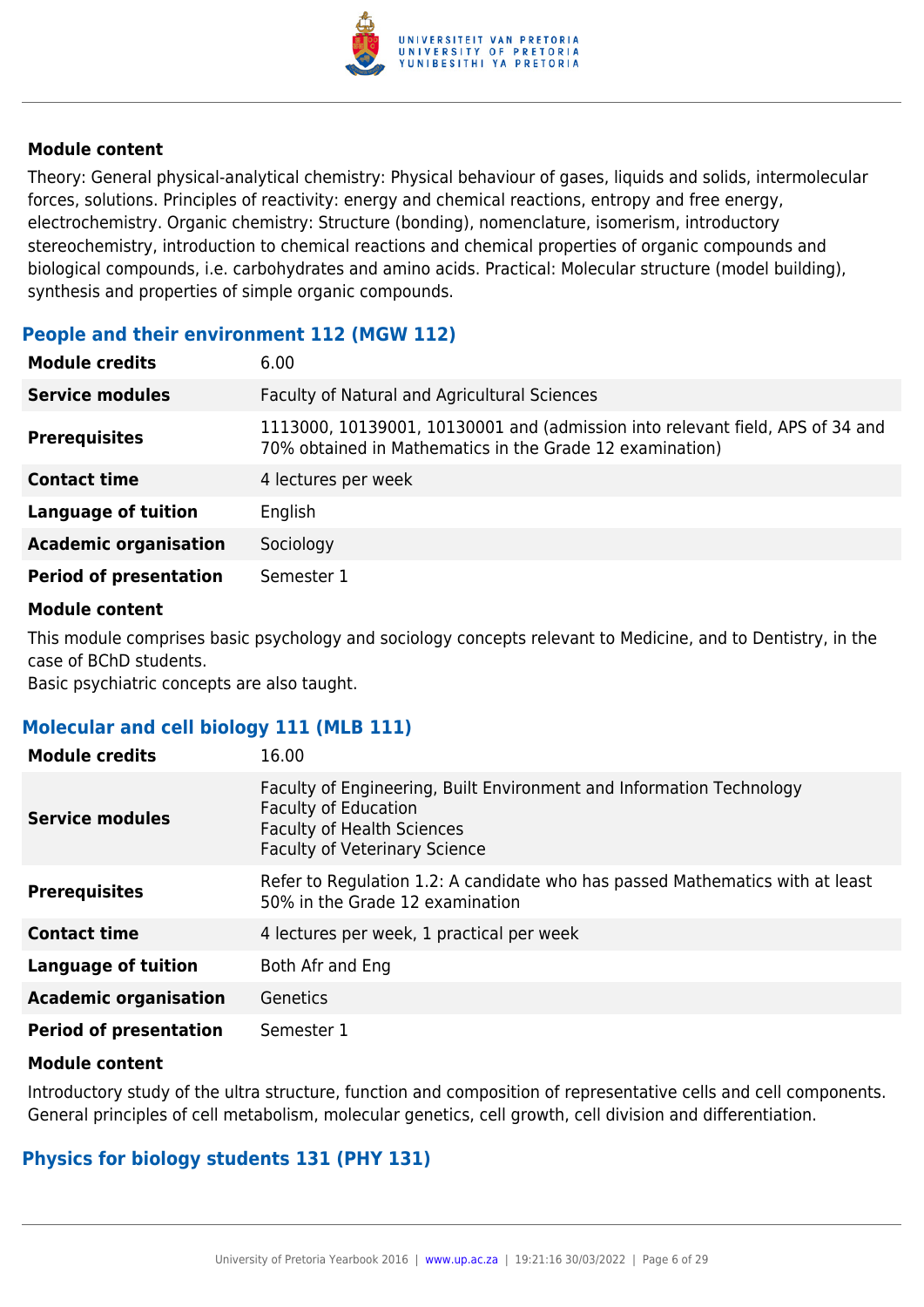

| <b>Module credits</b>         | 16.00                                                                                                              |
|-------------------------------|--------------------------------------------------------------------------------------------------------------------|
| <b>Service modules</b>        | <b>Faculty of Education</b><br><b>Faculty of Health Sciences</b><br><b>Faculty of Veterinary Science</b>           |
| <b>Prerequisites</b>          | Refer to Regulation 1.2: A candidate must have passed Mathematics with at least<br>50% in the Grade 12 examination |
| <b>Contact time</b>           | 1 practical per week, 4 lectures per week, 1 discussion class per week                                             |
| <b>Language of tuition</b>    | Both Afr and Eng                                                                                                   |
| <b>Academic organisation</b>  | Physics                                                                                                            |
| <b>Period of presentation</b> | Semester 1                                                                                                         |

Units, vectors, one dimensional kinematics, dynamics, work, equilibrium, sound, liquids, heat, thermodynamic processes, electric potential and capacitance, direct current and alternating current, optics, modern physics, radio activity.

#### **Sepedi for beginners 110 (SEP 110)**

| <b>Module credits</b>         | 12.00                                                            |
|-------------------------------|------------------------------------------------------------------|
| <b>Service modules</b>        | <b>Faculty of Education</b><br><b>Faculty of Health Sciences</b> |
| <b>Prerequisites</b>          | No prerequisites.                                                |
| <b>Contact time</b>           | 1 discussion class per week, 2 lectures per week                 |
| <b>Language of tuition</b>    | Double Medium                                                    |
| <b>Academic organisation</b>  | African Languages                                                |
| <b>Period of presentation</b> | Semester 1                                                       |

#### **Module content**

\*For absolute beginners only.

\*Only students from the School of Healthcare Sciences may take this module during semester 2. All other students must take this module during semester 1. Also note that students from the School of Healthcare Sciences, who already possess the language skills taught in this module, may write an exemption examination. The acquisition of basic Sepedi communicative skills with emphasis on everyday expressions and suitable high frequency vocabulary, within specific social situations.

#### **isiZulu for beginners 110 (ZUL 110)**

| <b>Module credits</b>  | 12.00                                                            |
|------------------------|------------------------------------------------------------------|
| <b>Service modules</b> | <b>Faculty of Education</b><br><b>Faculty of Health Sciences</b> |
| <b>Prerequisites</b>   | No prerequisites.                                                |
| <b>Contact time</b>    | 1 discussion class per week, 2 lectures per week                 |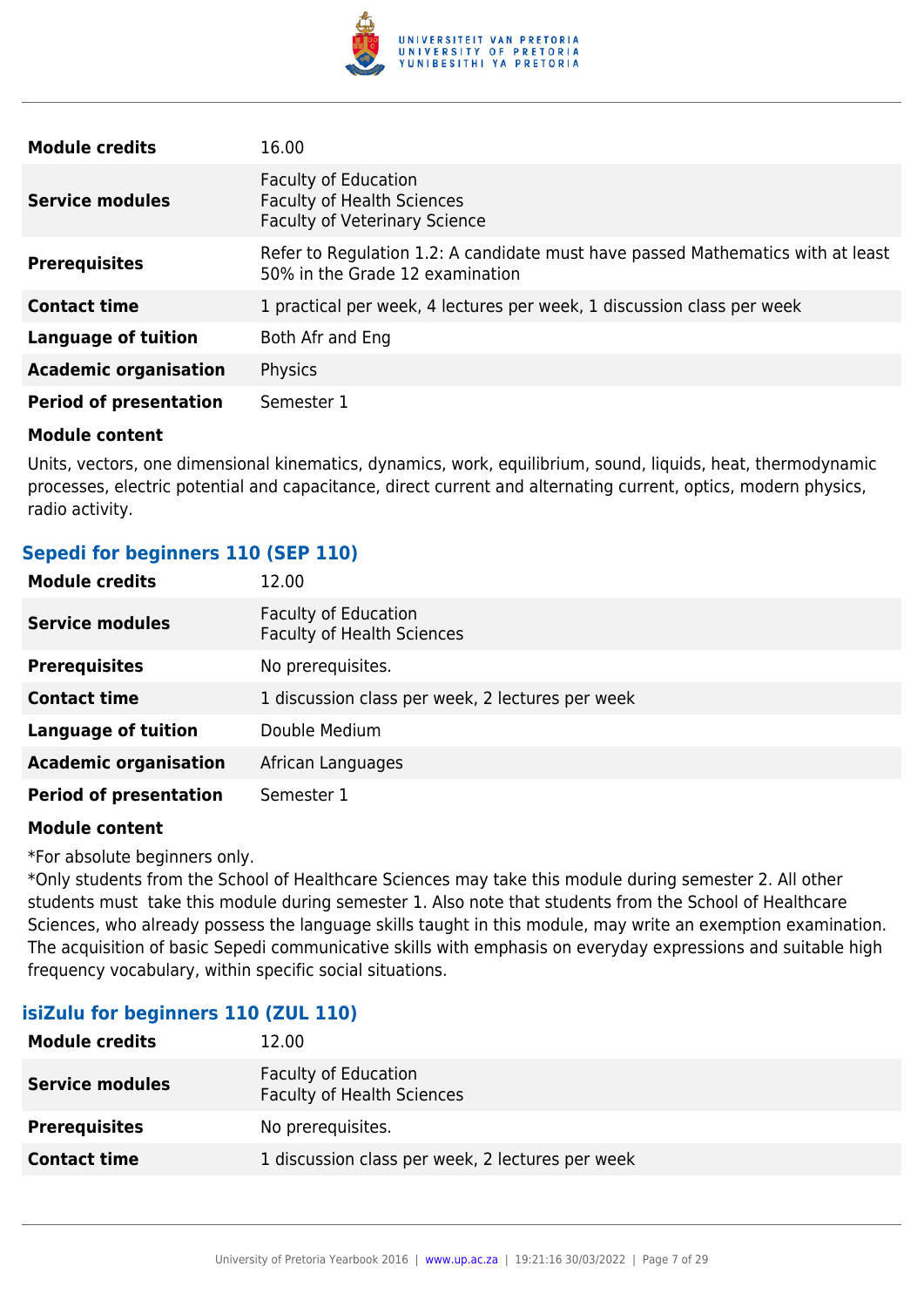

| Language of tuition           | Double Medium             |
|-------------------------------|---------------------------|
| <b>Academic organisation</b>  | African Languages         |
| <b>Period of presentation</b> | Semester 1 and Semester 2 |

\*For absolute beginners only

\*Only students from the School of Healthcare Sciences may take this module during semester 2. All other students must take this module during semester 1. Students from the School of Healthcare Sciences, who already possess the language skills taught in this module, may write an exemption examination. The acquisition of basic isiZulu communicative skills with emphasis on everyday expressions and suitable high frequency vocabulary, within specific situations.

#### **Academic information management 101 (AIM 101)**

| <b>Module credits</b>         | 6.00                                                                                                                                                                                                                                                                                                                                                     |
|-------------------------------|----------------------------------------------------------------------------------------------------------------------------------------------------------------------------------------------------------------------------------------------------------------------------------------------------------------------------------------------------------|
| <b>Service modules</b>        | Faculty of Engineering, Built Environment and Information Technology<br><b>Faculty of Education</b><br>Faculty of Economic and Management Sciences<br><b>Faculty of Humanities</b><br>Faculty of Law<br><b>Faculty of Health Sciences</b><br>Faculty of Natural and Agricultural Sciences<br>Faculty of Theology<br><b>Faculty of Veterinary Science</b> |
| <b>Prerequisites</b>          | No prerequisites.                                                                                                                                                                                                                                                                                                                                        |
| <b>Contact time</b>           | 2 lectures per week                                                                                                                                                                                                                                                                                                                                      |
| <b>Language of tuition</b>    | Both Afr and Eng                                                                                                                                                                                                                                                                                                                                         |
| <b>Academic organisation</b>  | <b>Information Science</b>                                                                                                                                                                                                                                                                                                                               |
| <b>Period of presentation</b> | Semester 1                                                                                                                                                                                                                                                                                                                                               |

#### **Module content**

Find, evaluate, process, manage and present information resources for academic purposes using appropriate technology. Apply effective search strategies in different technological environments. Demonstrate the ethical and fair use of information resources. Integrate 21st-century communications into the management of academic information.

#### **Academic English for Health Sciences (BCur, BDietetics, BOH, BOccTher, BRad and BPhysT) 121 (ELH 121)**

| <b>Module credits</b>      | 6.00                                             |
|----------------------------|--------------------------------------------------|
| <b>Service modules</b>     | <b>Faculty of Health Sciences</b>                |
| <b>Prerequisites</b>       | No prerequisites.                                |
| <b>Contact time</b>        | 1 discussion class per week, 2 lectures per week |
| <b>Language of tuition</b> | English                                          |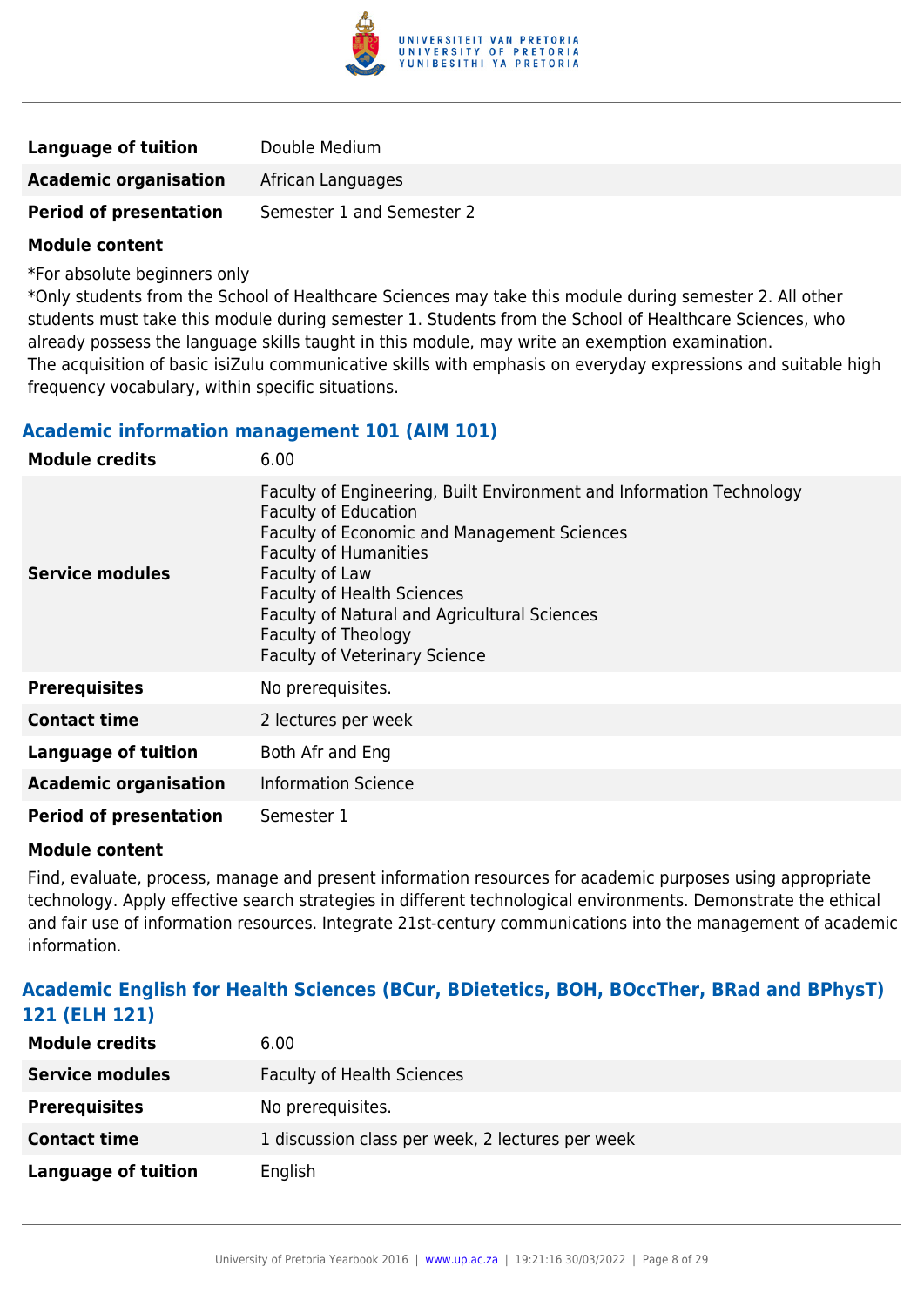

| <b>Academic organisation</b> | Unit for Academic Literacy |
|------------------------------|----------------------------|
|------------------------------|----------------------------|

**Period of presentation** Semester 1

#### **Module content**

Academic reading as well as academic writing and presentation skills, based on the approach followed in the healthcare sciences. \*Presented to students in Health Sciences only.

#### **Academic English for Health Sciences122 (ELH 122)**

| <b>Module credits</b>         | 6.00                                             |
|-------------------------------|--------------------------------------------------|
| <b>Service modules</b>        | <b>Faculty of Health Sciences</b>                |
| <b>Prerequisites</b>          | No prerequisites.                                |
| <b>Contact time</b>           | 2 lectures per week, 1 discussion class per week |
| <b>Language of tuition</b>    | English                                          |
| <b>Academic organisation</b>  | Unit for Academic Literacy                       |
| <b>Period of presentation</b> | Semester 2                                       |
|                               |                                                  |

#### **Module content**

Study of specific language skills required in the Health Care Sciences, including interviewing and report-writing skills. \*Presented to students in Health Sciences only. (BCur, BDietetics, BOH, BOT, Brad, BPhysT)\*

#### **Academic orientation 110 (UPO 110)**

| <b>Module credits</b>         | 0.00                          |
|-------------------------------|-------------------------------|
| Language of tuition           | Double Medium                 |
| <b>Academic organisation</b>  | Health Sciences Dean's Office |
| <b>Period of presentation</b> | Year                          |

### **Core modules**

#### **Anatomy of the torso 161 (ANA 161)**

| <b>Module credits</b>         | 6.00                                                                   |
|-------------------------------|------------------------------------------------------------------------|
| <b>Prerequisites</b>          | No prerequisites.                                                      |
| <b>Contact time</b>           | 1 discussion class per week, 3 lectures per week, 1 practical per week |
| <b>Language of tuition</b>    | English                                                                |
| <b>Academic organisation</b>  | Anatomy                                                                |
| <b>Period of presentation</b> | Quarter 3                                                              |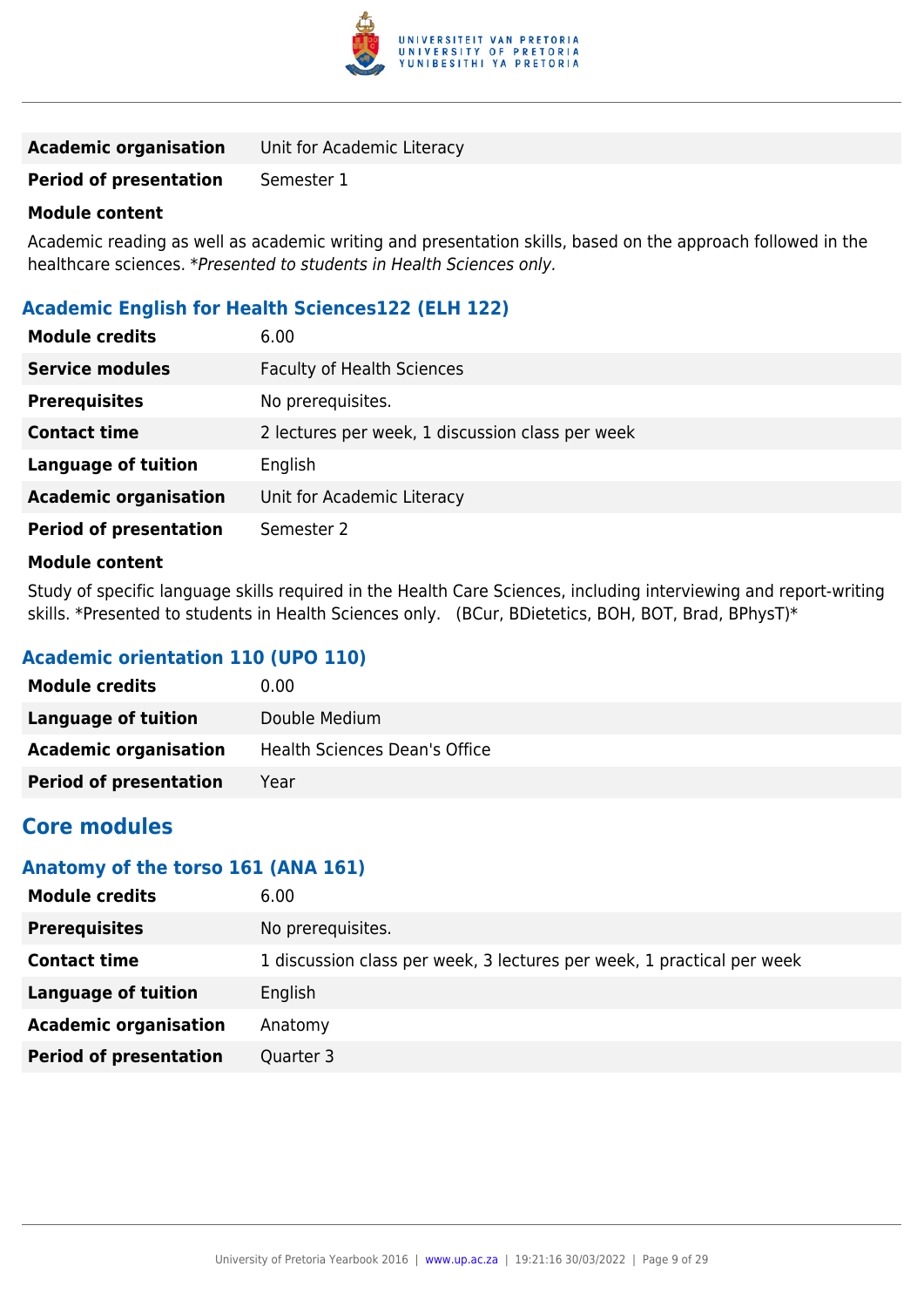

A systematic approach to the anatomy of the thorax and its contents, the abdomen and its contents and the pelvis and its contents (organs, vascular systems, nerve supply, lymph drainage, muscles and joints), as well as surface anatomy, with the use of wet specimens. Introductory histology includes the histology of the lungs, liver and kidneys.

#### **Basic food preparation 111 (VDS 111)**

| <b>Module credits</b>         | 6.00                                                                    |
|-------------------------------|-------------------------------------------------------------------------|
| <b>Service modules</b>        | <b>Faculty of Health Sciences</b>                                       |
| <b>Prerequisites</b>          | No prerequisites.                                                       |
| <b>Contact time</b>           | 1 lecture per week, 0.5 practical per week, 1 discussion class per week |
| <b>Language of tuition</b>    | Double Medium                                                           |
| <b>Academic organisation</b>  | <b>Consumer Science</b>                                                 |
| <b>Period of presentation</b> | Semester 1                                                              |

#### **Module content**

Module 1: Basic food preparation and food preparation techniques. Mise en place, weighing and measurement techniques, equipment and terminology as applied in food preparation. History of the foodservice industry and contemporary chefs. Basic food quality control.

Module 2: Food preparation basics of the following: stocks, soups and sauces

#### **Basic food preparation 121 (VDS 121)**

| <b>Module credits</b>         | 6.00                                     |
|-------------------------------|------------------------------------------|
| <b>Service modules</b>        | <b>Faculty of Health Sciences</b>        |
| <b>Prerequisites</b>          | VDS 111                                  |
| <b>Contact time</b>           | 1 practical per week, 1 lecture per week |
| <b>Language of tuition</b>    | Double Medium                            |
| <b>Academic organisation</b>  | <b>Consumer Science</b>                  |
| <b>Period of presentation</b> | Semester 2                               |

#### **Module content**

Module 1: Principles and practices of food preparation and cooking techniques. Mise en place, weighing and measurement techniques, equipment and terminology as applied in food preparation. Basic food quality control. Module 2: Food preparation basics of the following: starches and cereals

#### **Dietetic profession 110 (DTT 110)**

| <b>Module credits</b> | 8.00                                             |
|-----------------------|--------------------------------------------------|
| <b>Prerequisites</b>  | No prereguisites.                                |
| <b>Contact time</b>   | 1 discussion class per week, 2 lectures per week |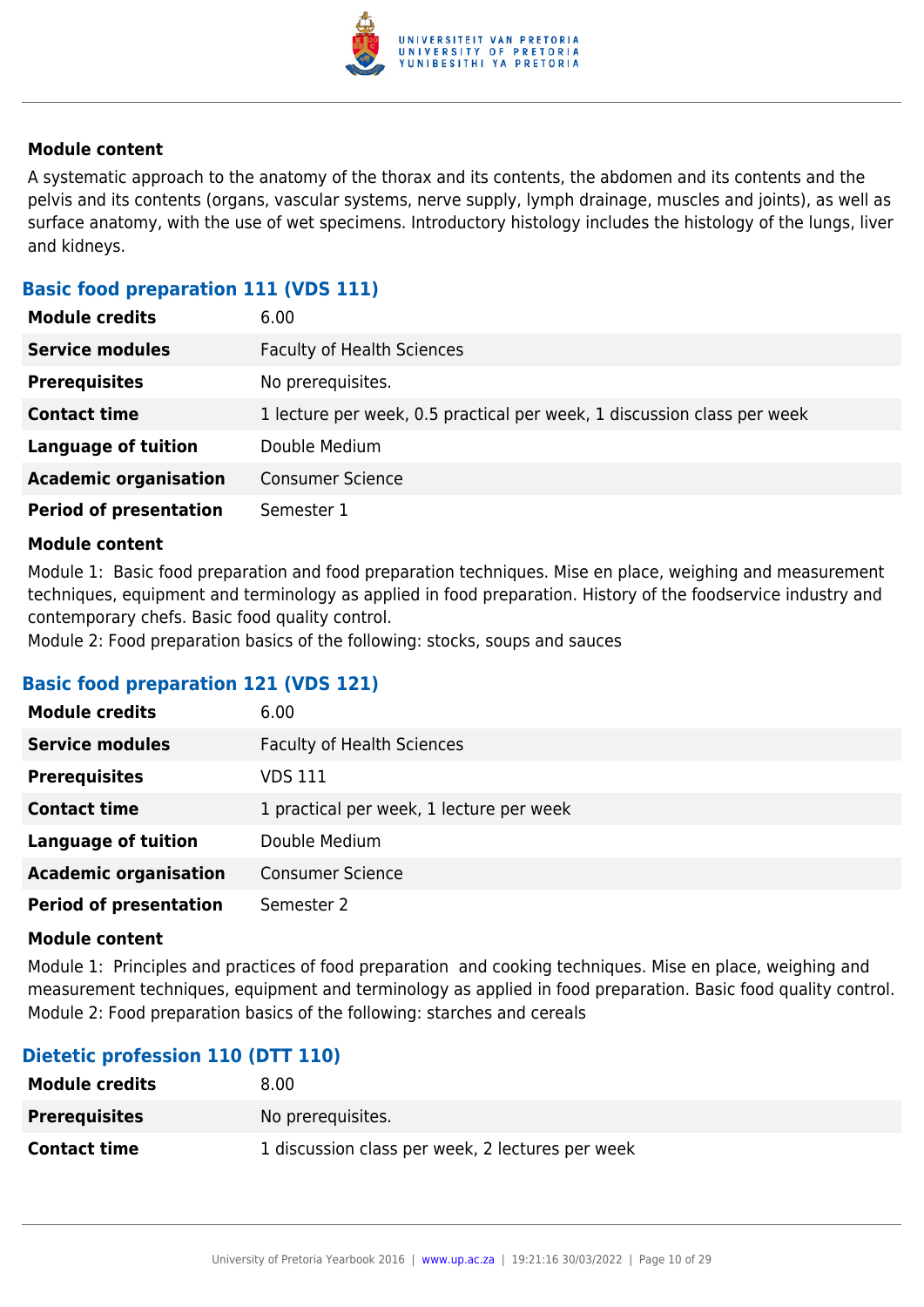

| English<br>Language of tuition                  |  |
|-------------------------------------------------|--|
| <b>Academic organisation</b><br>Human Nutrition |  |
| <b>Period of presentation</b><br>Semester 1     |  |

Philosophy, development and challenges of the dietetic profession in a South African context.

| Integrated healthcare leadership 120 (IHL 120) |                                            |
|------------------------------------------------|--------------------------------------------|
| <b>Module credits</b>                          | 8.00                                       |
| <b>Contact time</b>                            | 2 practicals per week, 2 lectures per week |
| Language of tuition                            | English                                    |
| <b>Academic organisation</b>                   | <b>Nursing Science</b>                     |
| <b>Period of presentation</b>                  | Semester 2                                 |

#### **Module content**

Multidisciplinary team work. Healthcare systems and legislation. Determinants of health. Introduction to healthcare models (e.g. community-based care, family-centred care, etc.). Professionalism, Ethical principles. Management of diversity. NB: Only for School of Healthcare Sciences students.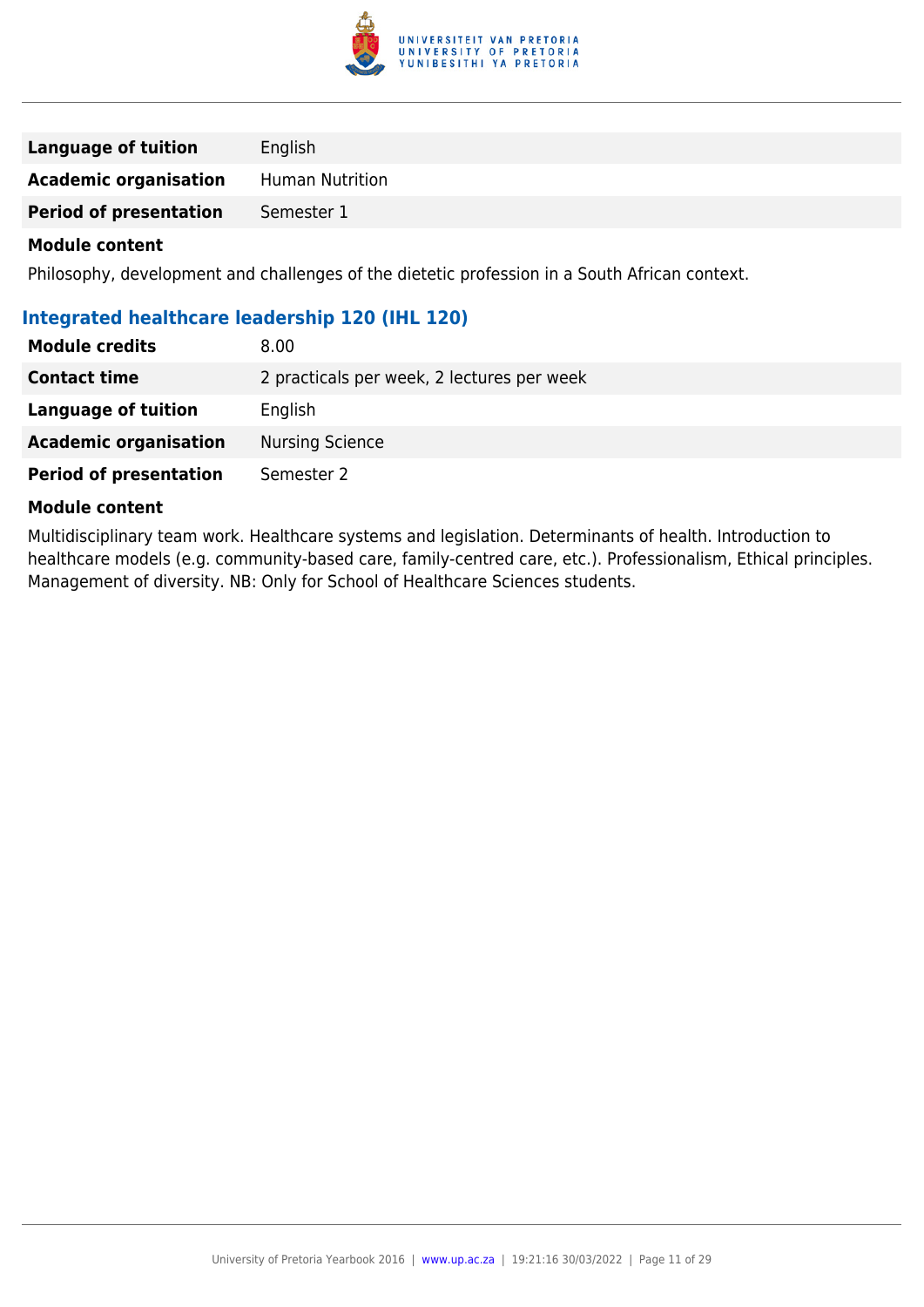

# Curriculum: Year 2

**Minimum credits: 242**

### **Fundamental modules**

#### **Introduction to proteins and enzymes 251 (BCM 251)**

| <b>Module credits</b>         | 12.00                                             |
|-------------------------------|---------------------------------------------------|
| <b>Service modules</b>        | <b>Faculty of Health Sciences</b>                 |
| <b>Prerequisites</b>          | [CMY117 GS] and [CMY127 GS] and [MLB111 GS]       |
| <b>Contact time</b>           | 2 lectures per week, 90 minute practical per week |
| <b>Language of tuition</b>    | Double Medium                                     |
| <b>Academic organisation</b>  | Biochemistry                                      |
| <b>Period of presentation</b> | Semester 1                                        |

#### **Module content**

Structural and ionic properties of amino acids. Peptides, the peptide bond, primary, secondary, tertiary and quaternary structure of proteins. Interactions that stabilise protein structure, denaturation and renaturation of proteins. Introduction to methods for the purification of proteins, amino acid composition, and sequence determinations. Introduction to enzyme kinetics and enzyme inhibition. Allosteric enzymes, regulation of enzyme activity, active centres and mechanisms of enzyme catalysis. Examples of industrial applications of enzymes. Practical training in laboratory techniques and Good Laboratory Practice. Techniques for the quantitative and qualitative analysis of biological molecules. Processing and presentation of scientific data.

#### **Carbohydrate metabolism 252 (BCM 252)**

| <b>Module credits</b>         | 12.00                                                            |
|-------------------------------|------------------------------------------------------------------|
| <b>Service modules</b>        | <b>Faculty of Education</b><br><b>Faculty of Health Sciences</b> |
| <b>Prerequisites</b>          | [CMY117 GS] and [CMY127 GS] and [MLB111 GS]                      |
| <b>Contact time</b>           | 90 minute practical per week, 2 lectures per week                |
| <b>Language of tuition</b>    | Double Medium                                                    |
| <b>Academic organisation</b>  | Biochemistry                                                     |
| <b>Period of presentation</b> | Semester 1                                                       |

#### **Module content**

Biochemistry of carbohydrates. Thermodynamics and bioenergetics. Glycolysis, citric acid cycle and electron transport. Glycogen metabolism, pentose-phosphate pathway, gluconeogenesis and photosynthesis. Practical training in study and analysis of metabolic pathways and enzymes. Scientific method and design: Hypothesis design and testing, method design and scientific controls.

#### **Lipid and nitrogen metabolism 261 (BCM 261)**

**Module credits** 12.00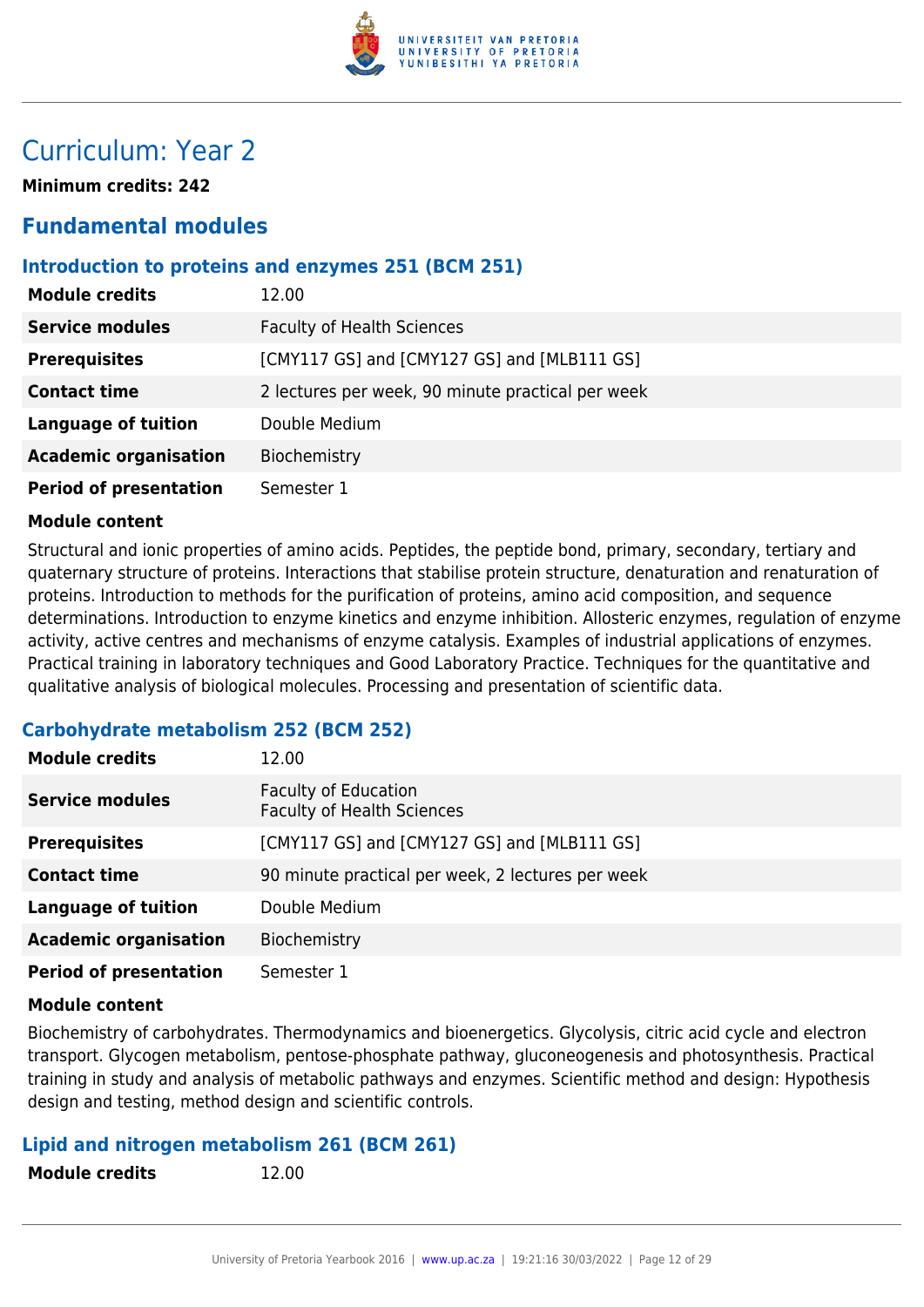

| <b>Service modules</b>        | <b>Faculty of Health Sciences</b>                 |
|-------------------------------|---------------------------------------------------|
| <b>Prerequisites</b>          | [CMY117 GS] and [CMY127 GS] and [MLB111 GS]       |
| <b>Contact time</b>           | 90 minute practical per week, 2 lectures per week |
| <b>Language of tuition</b>    | Double Medium                                     |
| <b>Academic organisation</b>  | Biochemistry                                      |
| <b>Period of presentation</b> | Semester 2                                        |

Biochemistry of lipids, membrane structure, anabolism and catabolism of lipids. Nitrogen metabolism, amino acid biosynthesis and catabolism. Biosynthesis of neurotransmitters, pigments, hormones and nucleotides from amino acids. Catabolism of pureness and pyrimidines. Therapeutic agents directed against nucleotide metabolism. Examples of inborn errors of metabolism of nitrogen containing compounds. The urea cycle, nitrogen excretion. Practical training in scientific writing skills: evaluation of a scientific report. Techniques for separation and analysis of biological molecules

#### **Biochemical principles of nutrition and toxicology 262 (BCM 262)**

| <b>Module credits</b>         | 12.00                                             |
|-------------------------------|---------------------------------------------------|
| <b>Service modules</b>        | <b>Faculty of Health Sciences</b>                 |
| <b>Prerequisites</b>          | [CMY117 GS] and [CMY127 GS] and [MLB111 GS]       |
| <b>Contact time</b>           | 90 minute practical per week, 2 lectures per week |
| <b>Language of tuition</b>    | Double Medium                                     |
| <b>Academic organisation</b>  | Biochemistry                                      |
| <b>Period of presentation</b> | Semester 2                                        |

#### **Module content**

Biochemistry of nutrition and toxicology. Proximate analysis of nutrients. Review of energy requirements and expenditure. Respiratory quotient. Requirements and function of water, vitamins and minerals. Interpretation and modification of RDA values for specific diets, eg growth, exercise, pregnancy and lactation, aging and starvation. Interactions between nutrients. Comparison of monogastric and ruminant metabolism. Cholesterol, polyunsaturated, essential fatty acids and dietary anti-oxidants. Oxidation of fats. Biochemical mechanisms of water- and fat-soluble vitamins and assessment of vitamin status. Mineral requirements, biochemical mechanisms, imbalances and diarrhoea. Biochemistry of xenobiotics: absorption, distribution, metabolism and excretion (ADME); detoxification reactions: oxidation/reduction (Phase I), conjugations (Phase II), export from cells (Phase III); factors affecting metabolism and disposition. Toxic responses: tissue damage and physiological effects, teratogenesis, immunotoxicity, mutagenesis and carcinogenesis. Examples of toxins: biochemical mechanisms of common toxins and their antidotes. Antibiotics and resistance. Natural toxins from fungi, plants and animals: goitrogens, cyanogens, cholineesterase inhibitors, ergotoxin, aflatoxins Practical training in analyses of nutrients, fatty acids separations, antioxidant determination, and enzyme activity measurements, PO ratio of mitochondria, electrophoresis, extraction, solubility and gel permeation techniques.

#### **Dietetic application of communication principles 222 (DTT 222)**

**Module credits** 12.00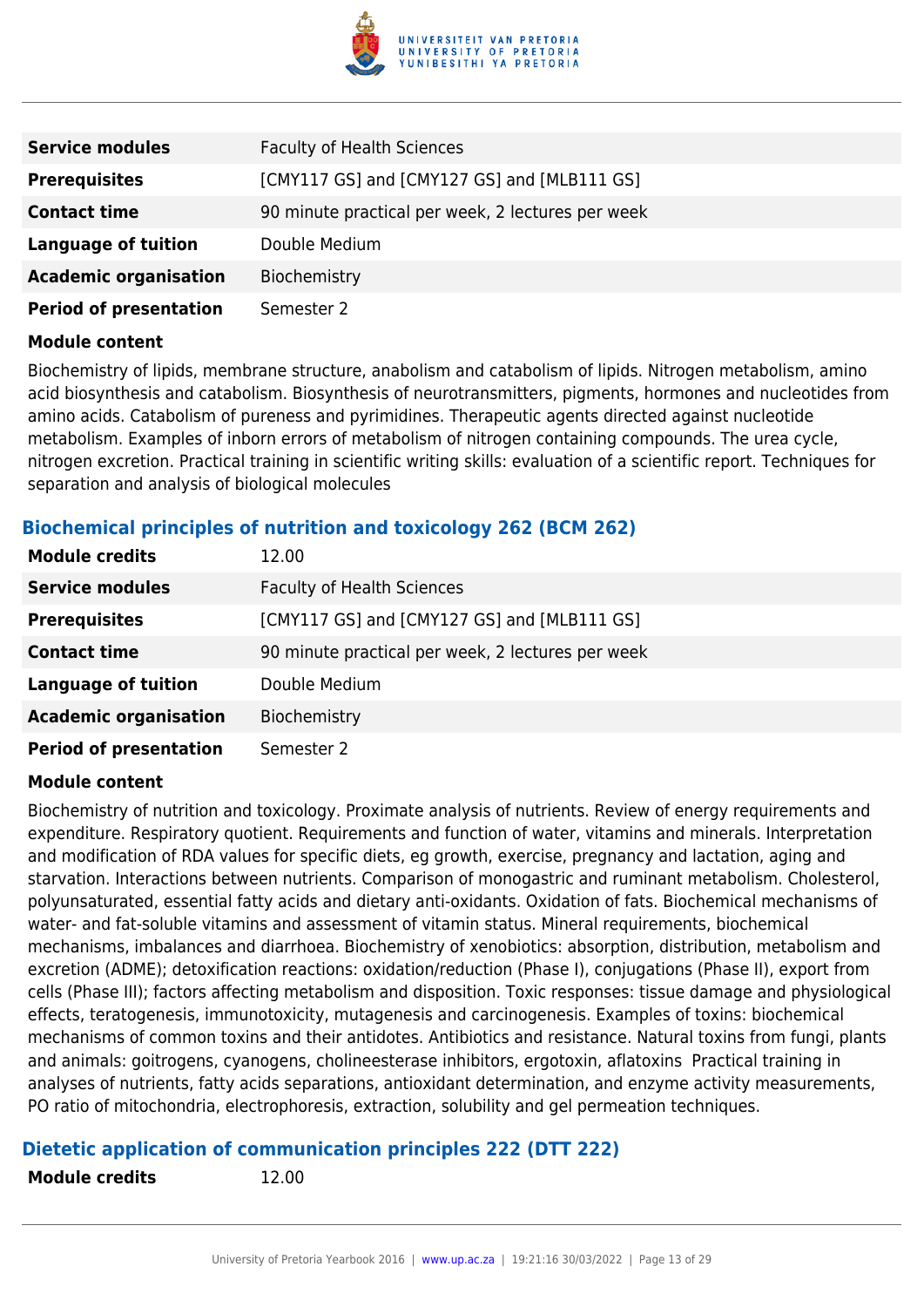

| <b>Service modules</b>        | Faculty of Natural and Agricultural Sciences    |
|-------------------------------|-------------------------------------------------|
| <b>Prerequisites</b>          | 2nd-year status                                 |
| <b>Contact time</b>           | 1 lecture per week, 1 discussion class per week |
| <b>Language of tuition</b>    | English                                         |
| <b>Academic organisation</b>  | <b>Human Nutrition</b>                          |
| <b>Period of presentation</b> | Semester 2                                      |

A total diet approach to communicating food and nutrition messages using theoretical frameworks, including planning and evaluation of content as well as presentation skills.

#### **Introductory and neurophysiology 211 (FLG 211)**

| <b>Module credits</b>         | 12.00                                        |
|-------------------------------|----------------------------------------------|
| <b>Service modules</b>        | Faculty of Natural and Agricultural Sciences |
| <b>Prerequisites</b>          | CMY 117, CMY 127, MLB 111 and PHY 131        |
| <b>Contact time</b>           | 2 lectures per week, 1 practical per week    |
| <b>Language of tuition</b>    | English                                      |
| <b>Academic organisation</b>  | Physiology                                   |
| <b>Period of presentation</b> | Semester 1                                   |

#### **Module content**

Orientation in physiology, homeostasis, cells and tissue, muscle and neurophysiology, cerebrospinal fluid and the special senses.

Practical work: Practical exercises to complement the theory

#### **Circulatory physiology 212 (FLG 212)**

| <b>Module credits</b>         | 12.00                                        |
|-------------------------------|----------------------------------------------|
| <b>Service modules</b>        | Faculty of Natural and Agricultural Sciences |
| <b>Prerequisites</b>          | CMY 117, CMY 127, MLB 111 and PHY 131        |
| <b>Contact time</b>           | 1 practical per week, 2 lectures per week    |
| <b>Language of tuition</b>    | English                                      |
| <b>Academic organisation</b>  | Physiology                                   |
| <b>Period of presentation</b> | Semester 1                                   |

#### **Module content**

Body fluids; haematology; cardiovascular physiology and the lymphatic system. Practical work: Practical exercises to complement the theory.

#### **Lung and renal physiology, acid-base balance and temperature 221 (FLG 221)**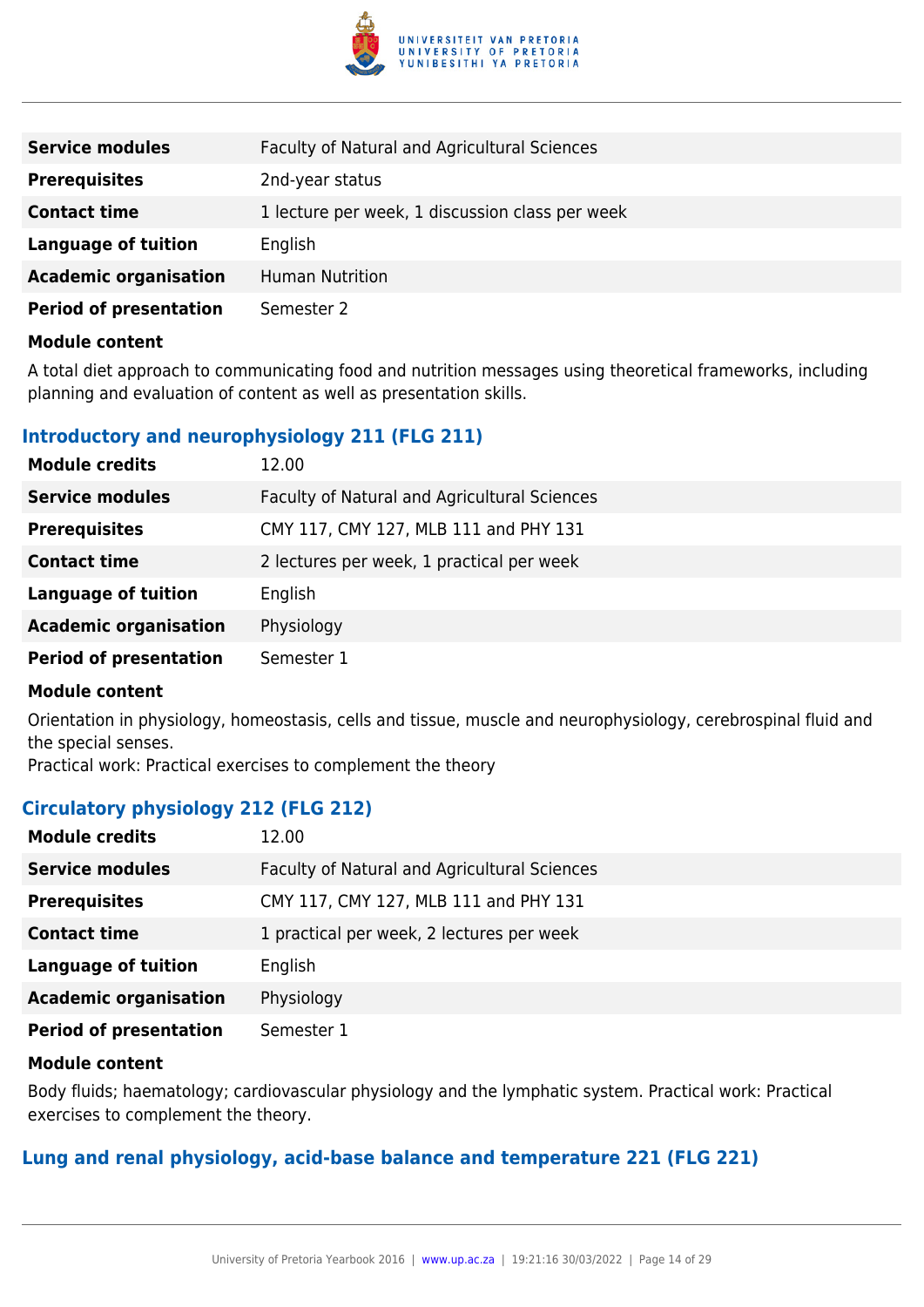

| <b>Module credits</b>         | 12.00                                        |
|-------------------------------|----------------------------------------------|
| <b>Service modules</b>        | Faculty of Natural and Agricultural Sciences |
| <b>Prerequisites</b>          | <b>FLG 211 and FLG 212</b>                   |
| <b>Contact time</b>           | 1 practical per week, 2 lectures per week    |
| <b>Language of tuition</b>    | English                                      |
| <b>Academic organisation</b>  | Physiology                                   |
| <b>Period of presentation</b> | Semester 2                                   |

Structure, gas exchange and non-respiratory functions of the lungs; structure, excretory and non-urinary functions of the kidneys, acid-base balance, as well as the skin and body temperature control. Practical work: Practical exercises to complement the theory.

#### **Digestion, endocrinology and reproductive systems 222 (FLG 222)**

| <b>Module credits</b>         | 12.00                                        |
|-------------------------------|----------------------------------------------|
| <b>Service modules</b>        | Faculty of Natural and Agricultural Sciences |
| <b>Prerequisites</b>          | <b>FLG 211 and FLG 212</b>                   |
| <b>Contact time</b>           | 1 practical per week, 2 lectures per week    |
| <b>Language of tuition</b>    | English                                      |
| <b>Academic organisation</b>  | Physiology                                   |
| <b>Period of presentation</b> | Semester 2                                   |

#### **Module content**

Nutrition, digestion and metabolism; hormonal control of the body functions and the reproductive systems. Practical work: Practical exercises to complement the theory.

#### **Medical microbiology 252 (GMB 252)**

| <b>Module credits</b>         | 6.00                        |
|-------------------------------|-----------------------------|
| <b>Prerequisites</b>          | No prerequisites.           |
| <b>Contact time</b>           | 2 lectures per week         |
| Language of tuition           | Both Afr and Eng            |
| <b>Academic organisation</b>  | <b>Medical Microbiology</b> |
| <b>Period of presentation</b> | Quarter 2                   |

#### **Module content**

Infection, immunity and basic bacteriology.

Introduction and basic principles of infection, sterilisation and the immune system. Bacterial cells and the classification of disease-causing bacteria.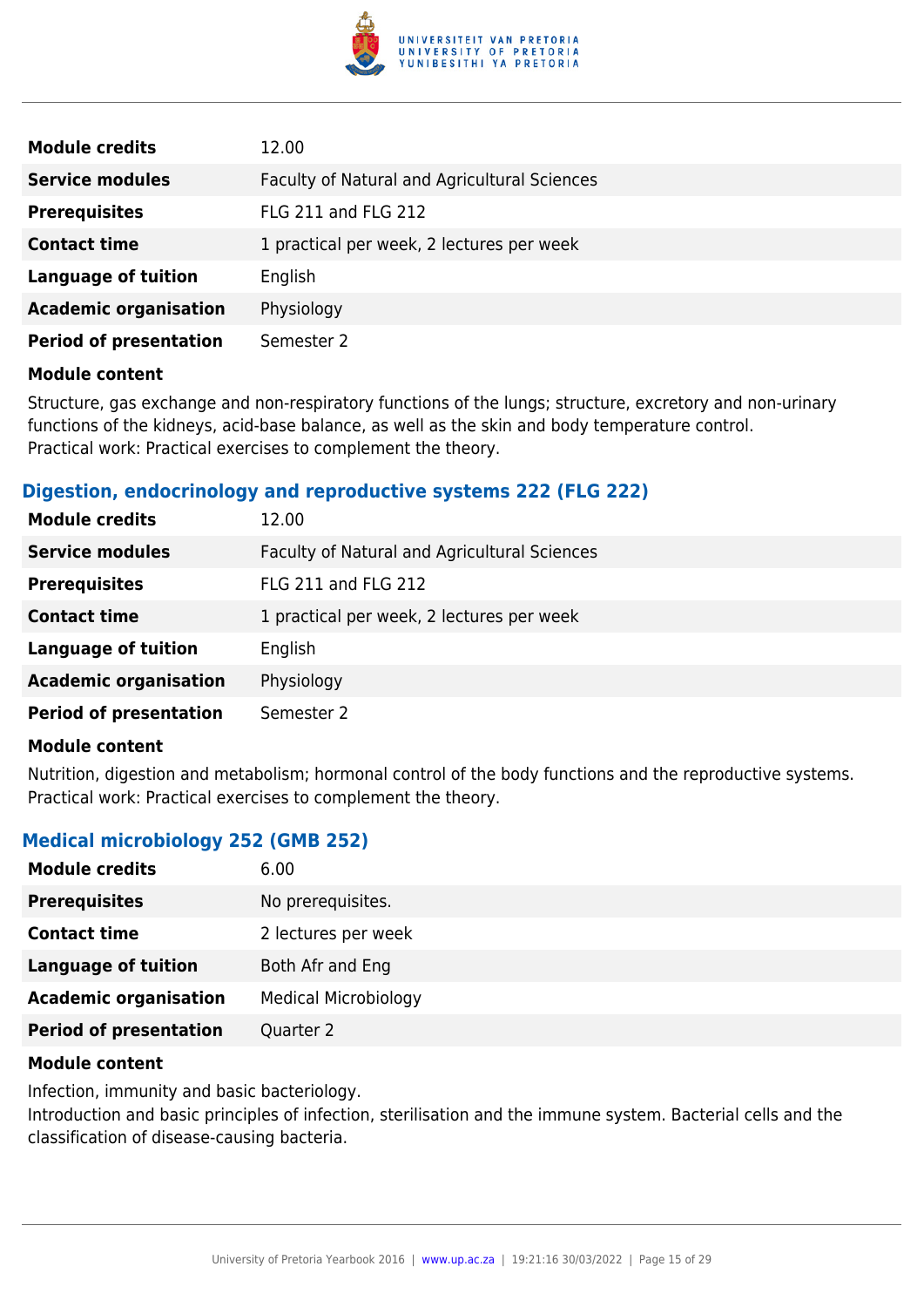

#### **Medical microbiology 253 (GMB 253)**

| <b>Module credits</b>         | 6.00                        |
|-------------------------------|-----------------------------|
| <b>Prerequisites</b>          | FLG 211 GS, FLG 212 GS      |
| <b>Contact time</b>           | 2 lectures per week         |
| <b>Language of tuition</b>    | Both Afr and Eng            |
| <b>Academic organisation</b>  | <b>Medical Microbiology</b> |
| <b>Period of presentation</b> | Quarter 3                   |
|                               |                             |

#### **Module content**

Systemic bacteriology.

Commonly occurring bacterial infections and the bacteria that cause them.

### **Medical microbiology 254 (GMB 254)**

| <b>Module credits</b>         | 6.00                        |
|-------------------------------|-----------------------------|
| <b>Prerequisites</b>          | FLG 211 GS, FLG 212 GS      |
| <b>Contact time</b>           | 2 lectures per week         |
| <b>Language of tuition</b>    | Both Afr and Eng            |
| <b>Academic organisation</b>  | <b>Medical Microbiology</b> |
| <b>Period of presentation</b> | Quarter 4                   |

#### **Module content**

Fungi, parasitology and virology. Commonly occurring fungal, viral and parasite infections and infestations, and the organisms that cause them.

#### **Human nutrition 210 (HNT 210)**

| Module credits                | 27.00                                           |
|-------------------------------|-------------------------------------------------|
| <b>Service modules</b>        | Faculty of Natural and Agricultural Sciences    |
| <b>Prerequisites</b>          | 2nd-year status                                 |
| <b>Contact time</b>           | 1 discussion class per week, 1 lecture per week |
| <b>Language of tuition</b>    | Double Medium                                   |
| <b>Academic organisation</b>  | <b>Human Nutrition</b>                          |
| <b>Period of presentation</b> | Semester 1                                      |

#### **Module content**

Application of scientific principles in human nutrition. Standards, guidelines and food composition tables.

#### **Human nutrition 220 (HNT 220)**

**Module credits** 24.00

University of Pretoria Yearbook 2016 | [www.up.ac.za](https://www.google.com/) | 19:21:16 30/03/2022 | Page 16 of 29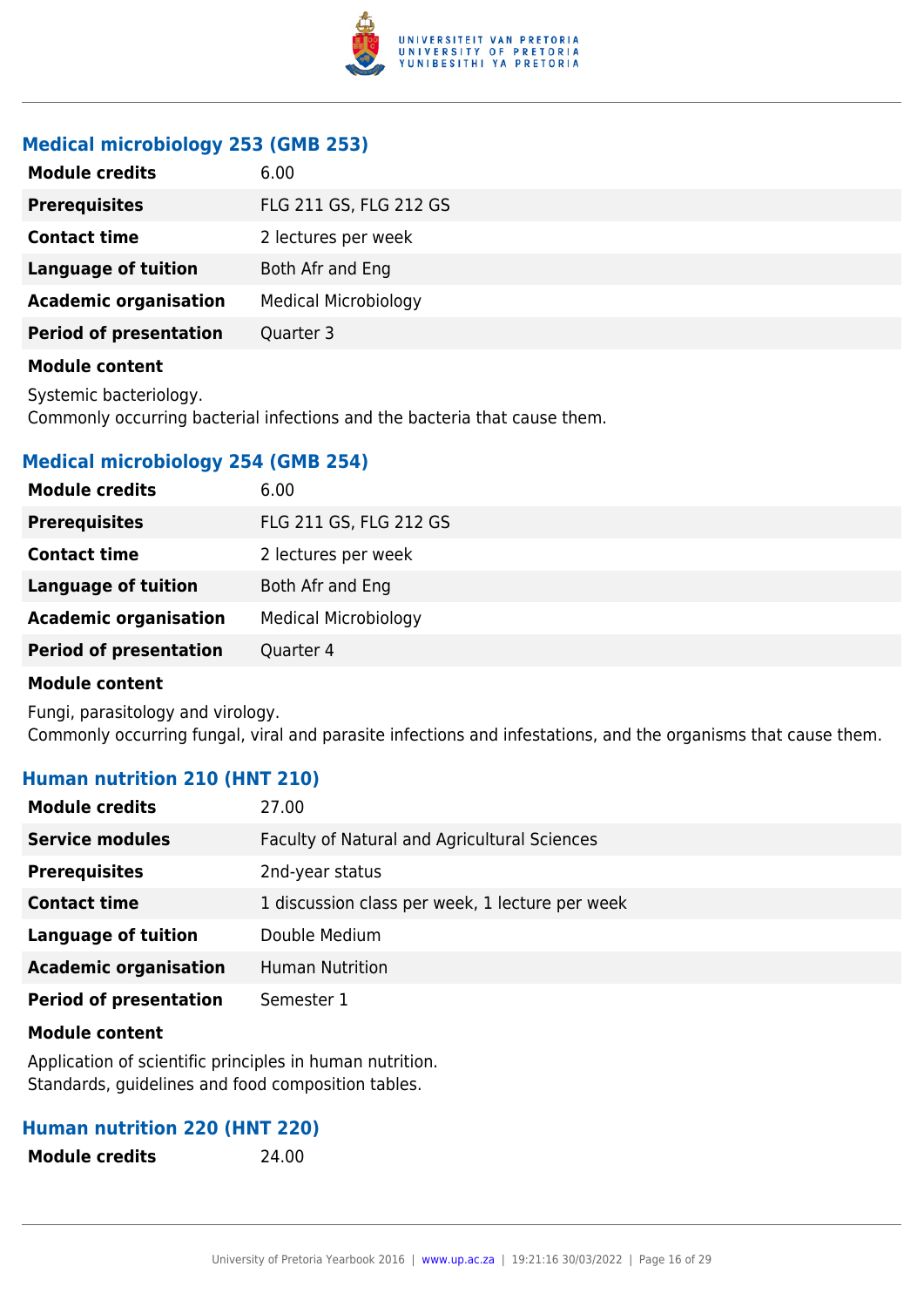

| <b>Service modules</b>        | Faculty of Natural and Agricultural Sciences                          |
|-------------------------------|-----------------------------------------------------------------------|
| <b>Prerequisites</b>          | FLG 211 GS FLG 212 GS BCM 253 BCM 254 BCM 255 BCM 256 VDG 250 HNT 210 |
| <b>Contact time</b>           | 3 lectures per week, 1 discussion class per week                      |
| <b>Language of tuition</b>    | English                                                               |
| <b>Academic organisation</b>  | <b>Human Nutrition</b>                                                |
| <b>Period of presentation</b> | Semester 2                                                            |
|                               |                                                                       |

Human nutrition in the life cycle: Nutritional screening, nutritional needs, nutrition problems and prevention thereof, growth monitoring and meal/menu planning.

#### **Food commodities and preparation 210 (VDS 210)**

| <b>Module credits</b>         | 18.00                                     |
|-------------------------------|-------------------------------------------|
| <b>Service modules</b>        | <b>Faculty of Health Sciences</b>         |
| <b>Prerequisites</b>          | VDS 121                                   |
| <b>Contact time</b>           | 1 practical per week, 3 lectures per week |
| <b>Language of tuition</b>    | Double Medium                             |
| <b>Academic organisation</b>  | <b>Consumer Science</b>                   |
| <b>Period of presentation</b> | Semester 1                                |

#### **Module content**

Module 1: The study of different food systems with regard to food preparation. Physical and chemical properties and the influence of the composition in food preparation.

Module 2: Food preparation basics of the following: soups and sauces, fruit and vegetables; salads; frozen desserts; gelatine.

Module 3: Origin and development of food habits; Factors influencing habits and choice; Dynamics of food habits. Influence of religion on food habits. Food habits of different ethnic groups.

#### **Food commodities and preparation 221 (VDS 221)**

| <b>Module credits</b>         | 18.00                                     |
|-------------------------------|-------------------------------------------|
| <b>Service modules</b>        | <b>Faculty of Health Sciences</b>         |
| <b>Prerequisites</b>          | <b>VDS 210</b>                            |
| <b>Contact time</b>           | 3 lectures per week, 1 practical per week |
| <b>Language of tuition</b>    | Double Medium                             |
| <b>Academic organisation</b>  | <b>Consumer Science</b>                   |
| <b>Period of presentation</b> | Semester 2                                |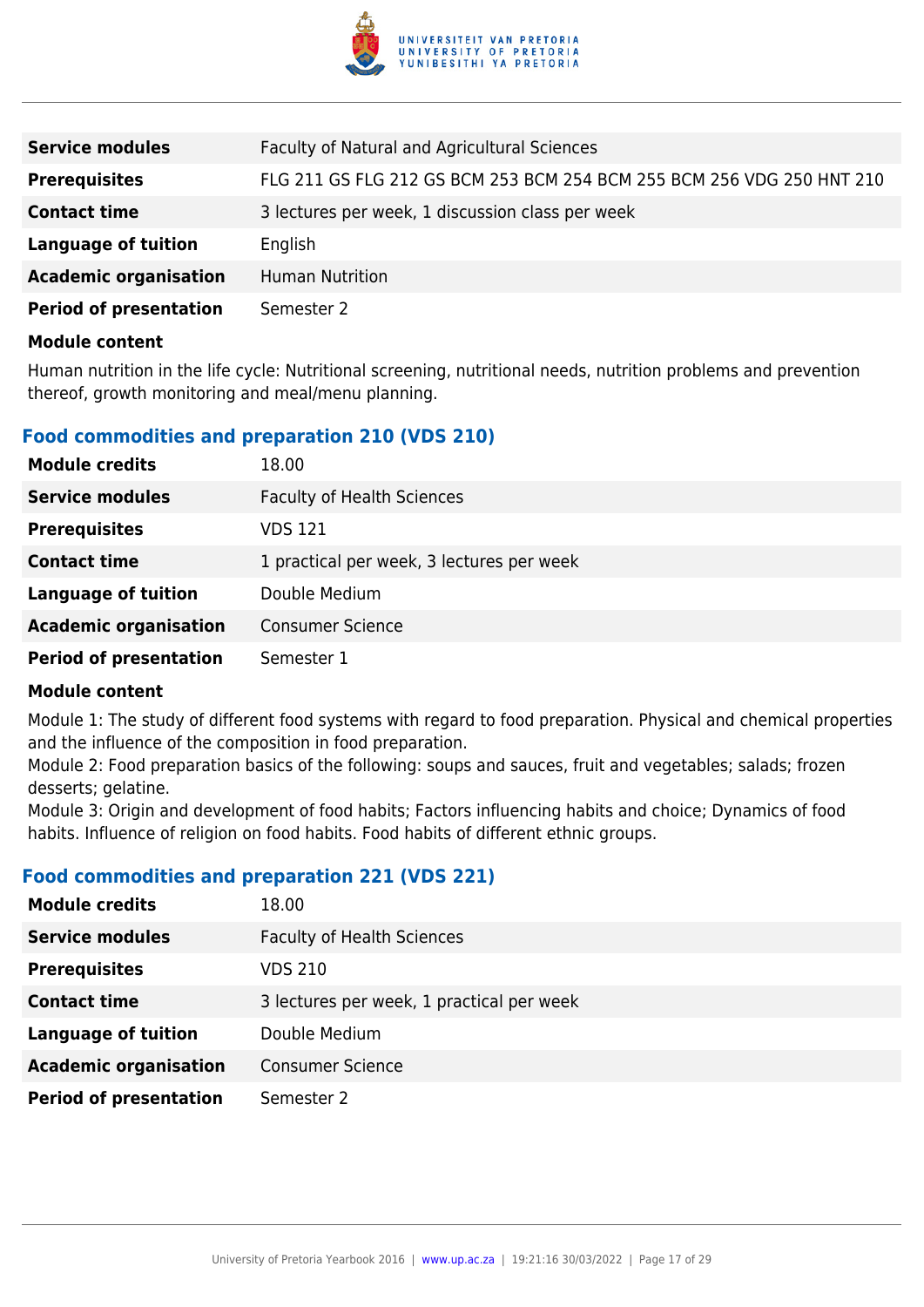

Module 1: The study of different food systems with regard to food preparation. Physical and chemical properties and the influence of the composition in food preparation.

Module 2: Food preparation basics of the following: meat; poultry; fish, legumes, eggs and milk, baked products (whole spectrum); leavening agents.

Module 3: The influence of culture on cuisines. Study of the cuisines of selected African, European and Eastern countries.

#### **Nutrition education 223 (DTT 223)**

| <b>Module credits</b>         | 12.00                                           |
|-------------------------------|-------------------------------------------------|
| <b>Contact time</b>           | 1 discussion class per week, 1 lecture per week |
| Language of tuition           | English                                         |
| <b>Academic organisation</b>  | <b>Human Nutrition</b>                          |
| <b>Period of presentation</b> | Semester 2                                      |

#### **Module content**

A total diet approach to communicating food and nutrition messages using theoretical fameworks, including planning and evaluation of content as well as presentation skills.

### **Core modules**

#### **Dietetic application of communication principles 222 (DTT 222)**

| <b>Module credits</b>         | 12.00                                           |
|-------------------------------|-------------------------------------------------|
| <b>Service modules</b>        | Faculty of Natural and Agricultural Sciences    |
| <b>Prerequisites</b>          | 2nd-year status                                 |
| <b>Contact time</b>           | 1 lecture per week, 1 discussion class per week |
| <b>Language of tuition</b>    | English                                         |
| <b>Academic organisation</b>  | <b>Human Nutrition</b>                          |
| <b>Period of presentation</b> | Semester 2                                      |

#### **Module content**

A total diet approach to communicating food and nutrition messages using theoretical frameworks, including planning and evaluation of content as well as presentation skills.

#### **Human nutrition 210 (HNT 210)**

| <b>Module credits</b>  | 27.00                                           |
|------------------------|-------------------------------------------------|
| <b>Service modules</b> | Faculty of Natural and Agricultural Sciences    |
| <b>Prerequisites</b>   | 2nd-year status                                 |
| <b>Contact time</b>    | 1 discussion class per week, 1 lecture per week |
| Language of tuition    | Double Medium                                   |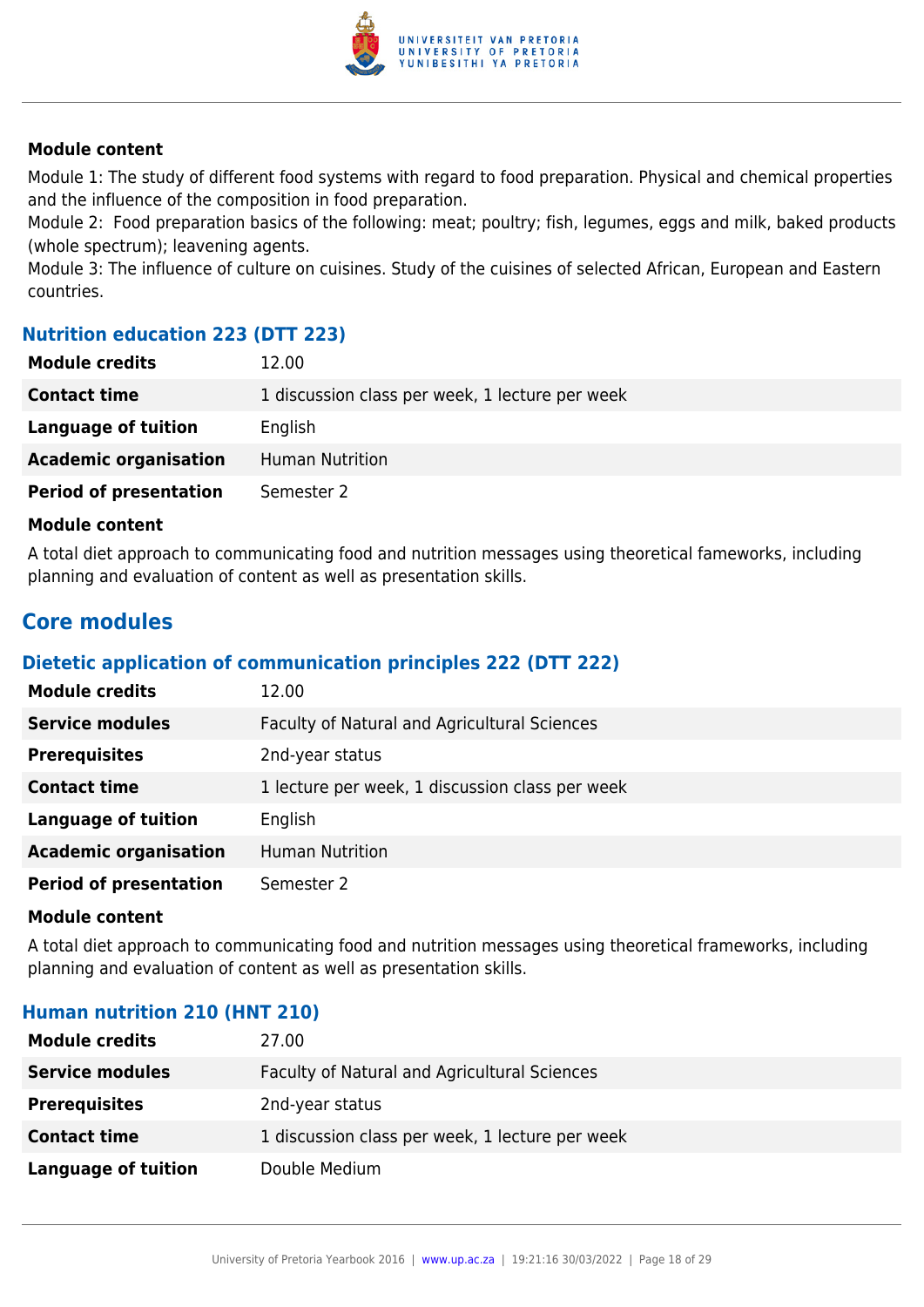

| <b>Academic organisation</b> | <b>Human Nutrition</b> |
|------------------------------|------------------------|
|------------------------------|------------------------|

**Period of presentation** Semester 1

#### **Module content**

Application of scientific principles in human nutrition. Standards, guidelines and food composition tables.

#### **Human nutrition 220 (HNT 220)**

| <b>Module credits</b>         | 24.00                                                                 |
|-------------------------------|-----------------------------------------------------------------------|
| <b>Service modules</b>        | Faculty of Natural and Agricultural Sciences                          |
| <b>Prerequisites</b>          | FLG 211 GS FLG 212 GS BCM 253 BCM 254 BCM 255 BCM 256 VDG 250 HNT 210 |
| <b>Contact time</b>           | 3 lectures per week, 1 discussion class per week                      |
| <b>Language of tuition</b>    | English                                                               |
| <b>Academic organisation</b>  | <b>Human Nutrition</b>                                                |
| <b>Period of presentation</b> | Semester 2                                                            |
|                               |                                                                       |

#### **Module content**

Human nutrition in the life cycle: Nutritional screening, nutritional needs, nutrition problems and prevention thereof, growth monitoring and meal/menu planning.

#### **Food commodities and preparation 210 (VDS 210)**

| <b>Module credits</b>         | 18.00                                     |
|-------------------------------|-------------------------------------------|
| <b>Service modules</b>        | <b>Faculty of Health Sciences</b>         |
| <b>Prerequisites</b>          | VDS 121                                   |
| <b>Contact time</b>           | 1 practical per week, 3 lectures per week |
| <b>Language of tuition</b>    | Double Medium                             |
| <b>Academic organisation</b>  | <b>Consumer Science</b>                   |
| <b>Period of presentation</b> | Semester 1                                |

#### **Module content**

Module 1: The study of different food systems with regard to food preparation. Physical and chemical properties and the influence of the composition in food preparation.

Module 2: Food preparation basics of the following: soups and sauces, fruit and vegetables; salads; frozen desserts; gelatine.

Module 3: Origin and development of food habits; Factors influencing habits and choice; Dynamics of food habits. Influence of religion on food habits. Food habits of different ethnic groups.

#### **Food commodities and preparation 221 (VDS 221)**

| <b>Module credits</b>  | 18.00                             |
|------------------------|-----------------------------------|
| <b>Service modules</b> | <b>Faculty of Health Sciences</b> |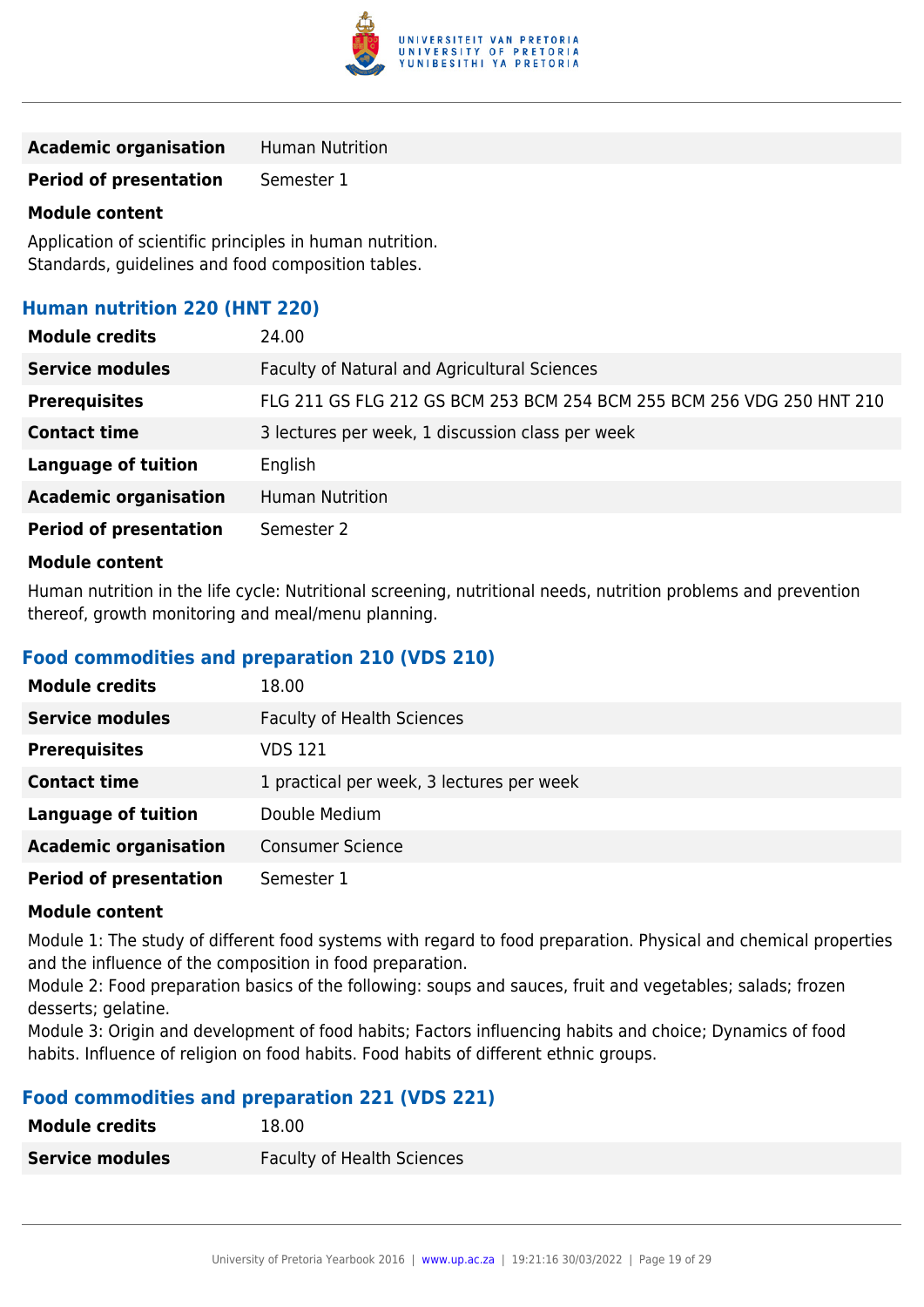

| <b>Prerequisites</b>          | <b>VDS 210</b>                            |
|-------------------------------|-------------------------------------------|
| <b>Contact time</b>           | 3 lectures per week, 1 practical per week |
| Language of tuition           | Double Medium                             |
| <b>Academic organisation</b>  | <b>Consumer Science</b>                   |
| <b>Period of presentation</b> | Semester 2                                |

Module 1: The study of different food systems with regard to food preparation. Physical and chemical properties and the influence of the composition in food preparation.

Module 2: Food preparation basics of the following: meat; poultry; fish, legumes, eggs and milk, baked products (whole spectrum); leavening agents.

Module 3: The influence of culture on cuisines. Study of the cuisines of selected African, European and Eastern countries.

#### **Integrated healthcare leadership 210 (IHL 210)**

| <b>Module credits</b>         | 8.00                                       |
|-------------------------------|--------------------------------------------|
| <b>Prerequisites</b>          | IHL 112/2/3/4, IHL 120                     |
| <b>Contact time</b>           | 2 lectures per week, 2 practicals per week |
| <b>Language of tuition</b>    | English                                    |
| <b>Academic organisation</b>  | <b>Nursing Science</b>                     |
| <b>Period of presentation</b> | Semester 1                                 |
|                               |                                            |

#### **Module content**

Principles of project management. Communication principles. Health promotion and education, advocacy and literacy. Counselling for health behaviour change. NB: Only for School of Healthcare Sciences students.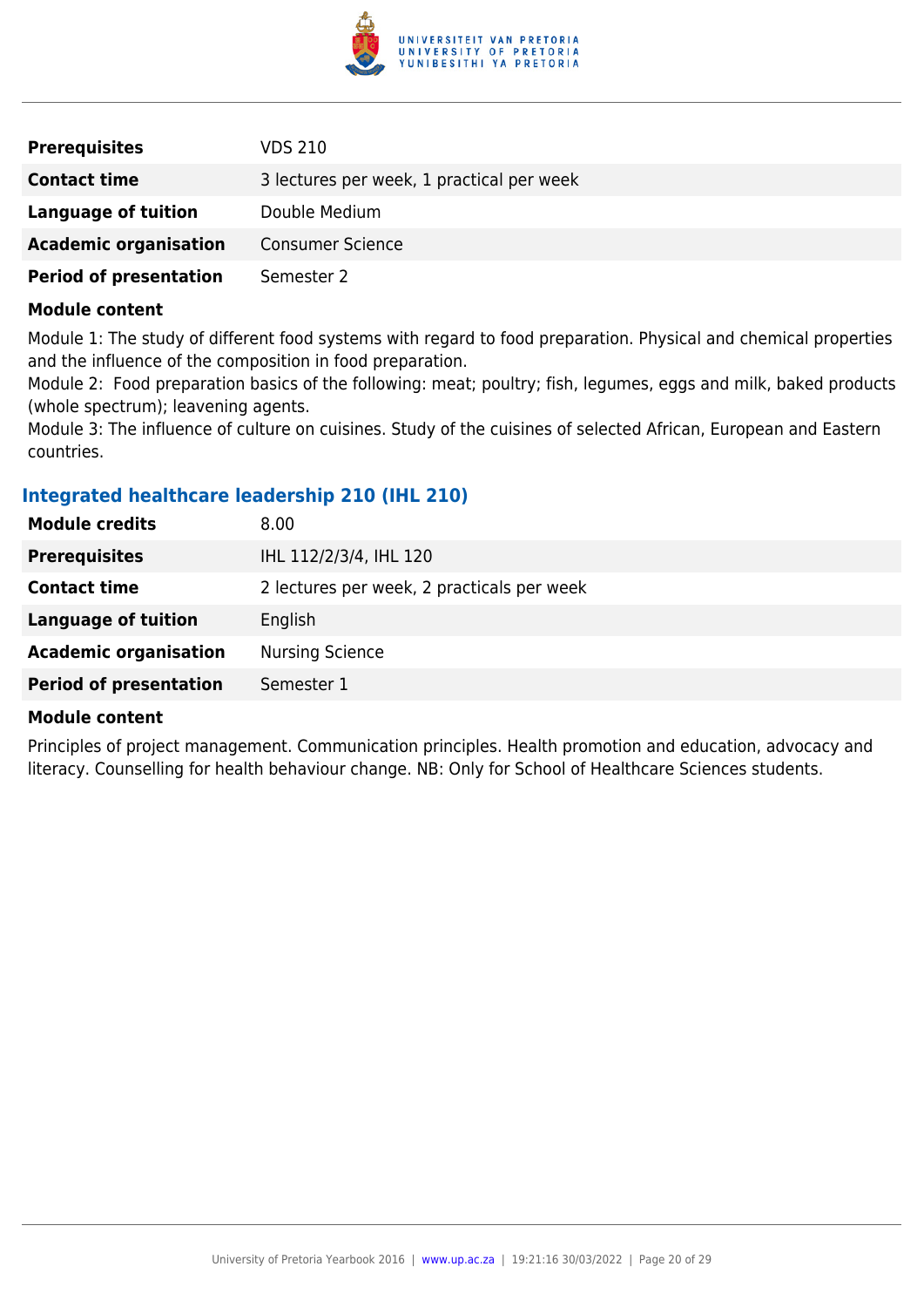

# Curriculum: Year 3

**Minimum credits: 251**

### **Fundamental modules**

#### **Pharmacology 381 (FAR 381)**

| <b>Module credits</b>         | 18.00                                        |
|-------------------------------|----------------------------------------------|
| <b>Service modules</b>        | Faculty of Natural and Agricultural Sciences |
| <b>Prerequisites</b>          | FLG 211, FLG 212, FLG 221, FLG 222 GS        |
| <b>Contact time</b>           | 2 lectures per week                          |
| <b>Language of tuition</b>    | Double Medium                                |
| <b>Academic organisation</b>  | Pharmacology                                 |
| <b>Period of presentation</b> | Semester 1                                   |

#### **Module content**

Introduction, receptors, antagonism, kinetic principles, drugs that impact upon the autonomic and central nervous system, pharmacotherapy of hypertension, angina pectoris, myocardial infarction, heart failure, arrhythmias, and epilepsy. Diuretics, glucocorticosteroids, local anaesthetics, anaesthetic drugs, analgesics, iron and vitamins, oncostatics and immuno suppressants.

#### **Pharmacology 382 (FAR 382)**

| <b>Module credits</b>         | 18.00                                          |
|-------------------------------|------------------------------------------------|
| <b>Service modules</b>        | Faculty of Natural and Agricultural Sciences   |
| <b>Prerequisites</b>          | FAR 381, FLG 211, FLG 212, FLG 221, FLG 222 GS |
| <b>Contact time</b>           | 2 lectures per week                            |
| <b>Language of tuition</b>    | Double Medium                                  |
| <b>Academic organisation</b>  | Pharmacology                                   |
| <b>Period of presentation</b> | Semester 2                                     |

#### **Module content**

Hormones, drugs that act on the histaminergic, serotonergic, and dopaminergic receptors. Pharmacotherapy of diabetes mellitus, schizophrenia, depression, obesity, anxiety, insomnia, gastro-intestinal diseases. Anticoagulants, antimicrobial drugs.

#### **Food service management 321 (VDB 321)**

| <b>Module credits</b>  | 18.00                                                 |
|------------------------|-------------------------------------------------------|
| <b>Service modules</b> | Faculty of Health Sciences                            |
| <b>Prerequisites</b>   | Natural and Agricultural Sciences students: VDS 322 # |
| <b>Contact time</b>    | 1 practical per week, 3 lectures per week             |
|                        |                                                       |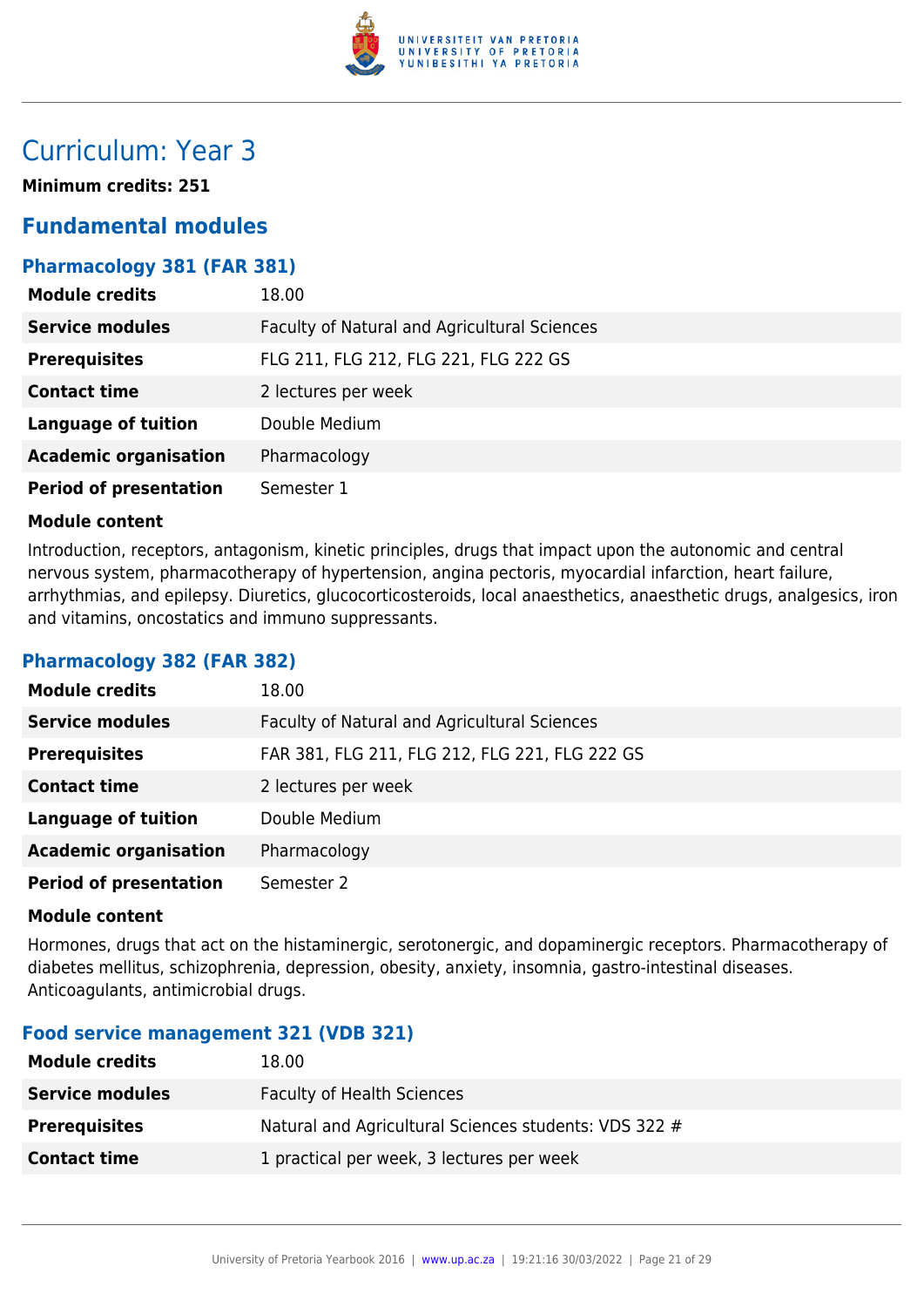

| Language of tuition           | Double Medium           |
|-------------------------------|-------------------------|
| <b>Academic organisation</b>  | <b>Consumer Science</b> |
| <b>Period of presentation</b> | Semester 2              |

Planning and layout of food service units for different food service systems. Equipment for food services. Factors influencing the choice and purchasing of equipment for different food service units. Hygiene and safety in food services. management in food service systems. Financial management in food services.

#### **Large-scale food production and restaurant management 322 (VDS 322)**

| <b>Module credits</b>         | 31.00                                      |
|-------------------------------|--------------------------------------------|
| <b>Service modules</b>        | <b>Faculty of Health Sciences</b>          |
| <b>Prerequisites</b>          | VDS 210 and VDS 221                        |
| <b>Contact time</b>           | 3 lectures per week, 3 practicals per week |
| <b>Language of tuition</b>    | Double Medium                              |
| <b>Academic organisation</b>  | <b>Consumer Science</b>                    |
| <b>Period of presentation</b> | Semester 2                                 |

#### **Module content**

Module 1: Restaurant management. Table setting, table serving, wine service, food and wine pairing, beverage management

Module 2: Menu planning for different food service systems and styles of food service.

Module 3: Large scale food procurement, consumption and storage.

Practical work: Principles of large-scale food preparation and the practical application thereof in a practical restaurant situation. Recipe formats and adjustment applicable to large-scale food preparation. Work scheduling and the practical exposure to the use of large scale catering equipment in a real life situation.

### **Core modules**

#### **Dietetic counselling 310 (DTT 310)**

| <b>Module credits</b>         | 20.00                                            |
|-------------------------------|--------------------------------------------------|
| <b>Prerequisites</b>          | 3rd-year status                                  |
| <b>Contact time</b>           | 1 discussion class per week, 2 lectures per week |
| Language of tuition           | Double Medium                                    |
| <b>Academic organisation</b>  | <b>Human Nutrition</b>                           |
| <b>Period of presentation</b> | Semester 1                                       |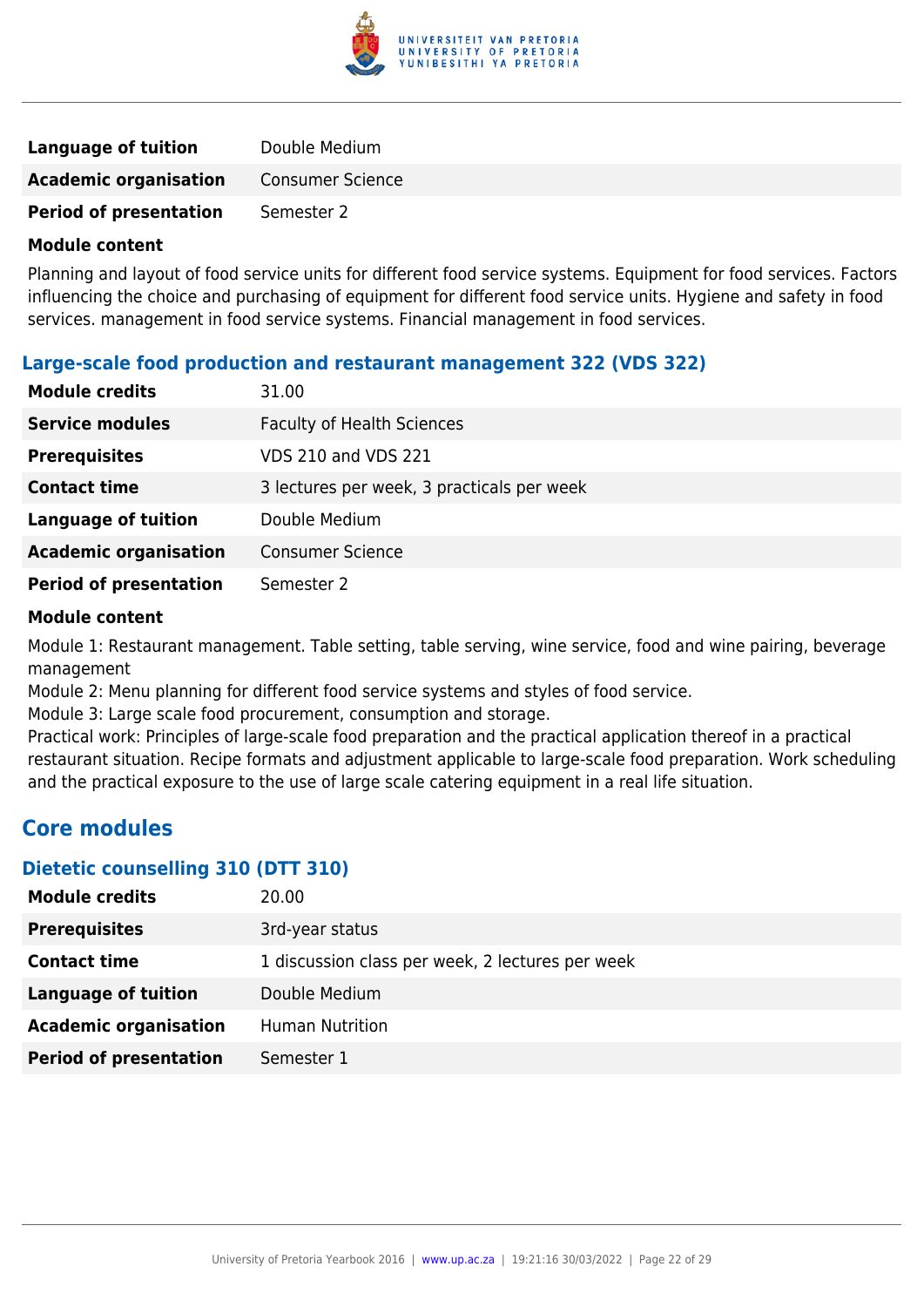

Theory of counselling. Interviewing: Interview; the consultation process; verbal, written and non-verbal communication to clients, patients, employees as individuals or groups in different stages of the life cycle in health and disease in homogenic and trans/multi-cultural situations by means of applicable theoretical frameworks.

#### **Clinic and discussion class 320 (DTT 320)**

| <b>Module credits</b>         | 6.00                        |
|-------------------------------|-----------------------------|
| <b>Prerequisites</b>          | DTT 310                     |
| <b>Contact time</b>           | 1 discussion class per week |
| <b>Language of tuition</b>    | Double Medium               |
| <b>Academic organisation</b>  | <b>Human Nutrition</b>      |
| <b>Period of presentation</b> | Semester 2                  |
|                               |                             |

#### **Module content**

Practice training: Management of a dietetics clinic. Practising the consultation process and practice management in a dietetics clinic.

#### **Nutritional assessment 313 (NTA 313)**

| <b>Module credits</b>         | 46.00                                                                  |
|-------------------------------|------------------------------------------------------------------------|
| <b>Service modules</b>        | Faculty of Natural and Agricultural Sciences                           |
| <b>Prerequisites</b>          | 3rd-year status                                                        |
| <b>Contact time</b>           | 1 discussion class per week, 1 practical per week, 4 lectures per week |
| <b>Language of tuition</b>    | Double Medium                                                          |
| <b>Academic organisation</b>  | <b>Human Nutrition</b>                                                 |
| <b>Period of presentation</b> | Semester 1                                                             |

#### **Module content**

Evaluation of nutritional assessment.

Nutrition care process, overview of evaluation of nutritional status. Scientific principles of evaluation of nutritional status; nutritional screening; clinical, biochemical and dietary evaluation of nutritional status. Practice training: practising of theoretical principles of nutrition status evaluation in hospital/clinic and/or skills laboratory.

#### **Research project 310 (RCH 310)**

| <b>Module credits</b>  | 20.00                                            |
|------------------------|--------------------------------------------------|
| <b>Service modules</b> | Faculty of Natural and Agricultural Sciences     |
| <b>Prerequisites</b>   | 3rd-year status                                  |
| <b>Contact time</b>    | 2 lectures per week, 1 discussion class per week |
| Language of tuition    | Double Medium                                    |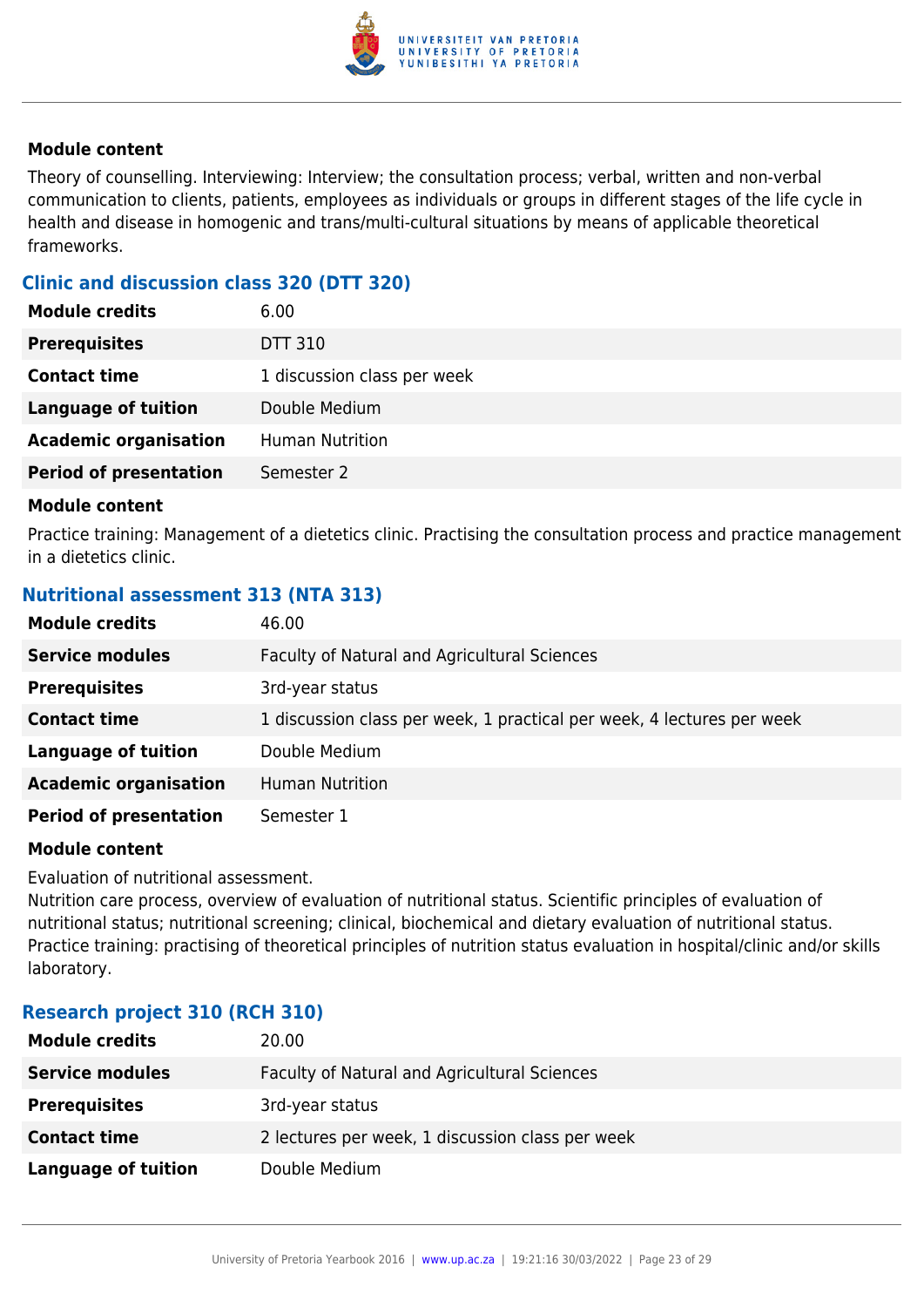

**Academic organisation** Human Nutrition

**Period of presentation** Semester 1

#### **Module content**

Research methods and process.

#### **Research project 320 (RCH 320)**

| <b>Module credits</b>         | 10.00                                           |
|-------------------------------|-------------------------------------------------|
| <b>Service modules</b>        | Faculty of Natural and Agricultural Sciences    |
| <b>Prerequisites</b>          | <b>RCH 310</b>                                  |
| <b>Contact time</b>           | 1 discussion class per week, 1 lecture per week |
| <b>Language of tuition</b>    | Double Medium                                   |
| <b>Academic organisation</b>  | <b>Human Nutrition</b>                          |
| <b>Period of presentation</b> | Semester 2                                      |

#### **Module content**

Literature study, protocol and statistics  $(1 + 1 \times 2)$ h discussion). Preparation of protocol and submission for approval (1 x 2h discussion).

#### **Community nutrition 310 (CNT 310)**

| <b>Module credits</b>         | 12.00                                        |
|-------------------------------|----------------------------------------------|
| <b>Service modules</b>        | Faculty of Natural and Agricultural Sciences |
| <b>Prerequisites</b>          | Second-year status or TDH                    |
| Language of tuition           | English                                      |
| <b>Academic organisation</b>  | <b>Human Nutrition</b>                       |
| <b>Period of presentation</b> | Semester 1                                   |

#### **Module content**

Community nutrition practice within the larger public health realm. Nutrition within primary health care. Nutrition and community development as well as project planning and management

### **Community nutrition 320 (CNT 320)**

| <b>Module credits</b>         | 10.00                                        |
|-------------------------------|----------------------------------------------|
| <b>Service modules</b>        | Faculty of Natural and Agricultural Sciences |
| <b>Prerequisites</b>          | 3rd-year status                              |
| <b>Contact time</b>           | 1 discussion class per week                  |
| <b>Language of tuition</b>    | English                                      |
| <b>Academic organisation</b>  | <b>Human Nutrition</b>                       |
| <b>Period of presentation</b> | Semester 2                                   |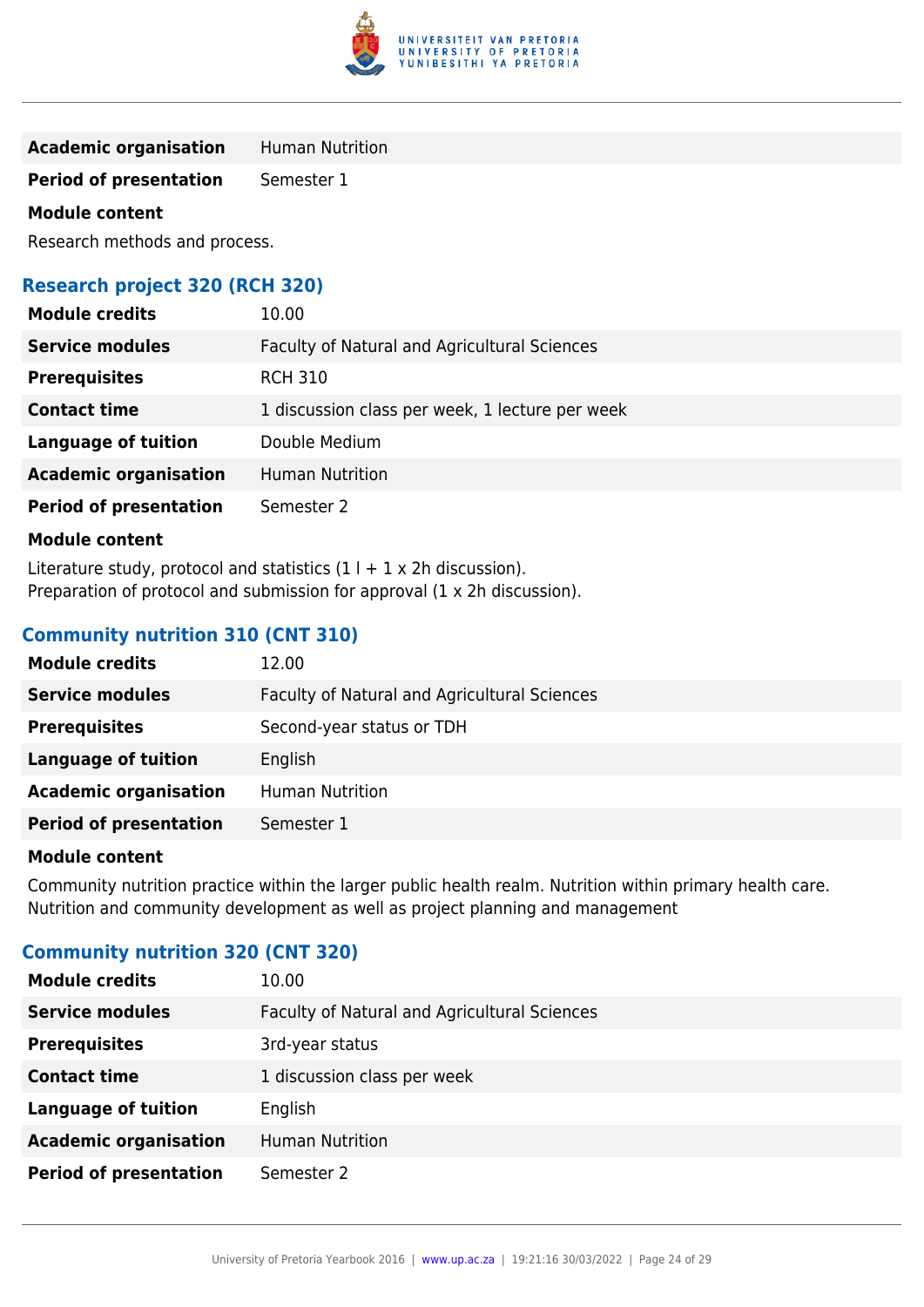

Community nutrition practice within the larger public health realm. Nutrition within primary healthcare. Nutrition and community development as well as project planning and management.

#### **Medical nutrition therapy 310 (MNX 310)**

| <b>Module credits</b>         | 9.00                                             |
|-------------------------------|--------------------------------------------------|
| <b>Prerequisites</b>          | 3rd-year status                                  |
| <b>Contact time</b>           | 1 discussion class per week, 2 lectures per week |
| <b>Language of tuition</b>    | English                                          |
| <b>Academic organisation</b>  | <b>Human Nutrition</b>                           |
| <b>Period of presentation</b> | Semester 1                                       |

#### **Module content**

Introduction to the origin of diseases as a consequence of programmed changes that occur during impaired intrauterine growth and development. Aetiology and clinical manifestations of under-nutrition/PEM; principles and practices of medical nutrition therapy in under-nutrition/PEM; impact and influence of worm infestation. Congenital heart disease and special problems related to children with congenital heart disease. Relationship between malnutrition and Aids; role of nutrition in immunity within the context of HIV/Aids; clinical signs, symptoms and problems associated with Aids and guidelines for the alleviation of these symptoms; nutritional related problems of medication used by Aids patients. Appropriate practical assignments and case studies.

#### **Medical nutrition therapy 323 (MNX 323)**

| <b>Module credits</b>         | 36.00                                              |
|-------------------------------|----------------------------------------------------|
| <b>Prerequisites</b>          | 3rd-year status                                    |
| <b>Contact time</b>           | 2 discussion classes per week, 4 lectures per week |
| Language of tuition           | English                                            |
| <b>Academic organisation</b>  | <b>Human Nutrition</b>                             |
| <b>Period of presentation</b> | Semester 2                                         |

#### **Module content**

Relationships between obesity, hypertension, cardiovascular disease, insulin resistance and concomitant health risks. Aetiology, pathophysiology and manifestation(s) of type 1 and type 2 Diabetes Mellitus, gestational diabetes and impaired glucose tolerance; principles and practices of medical nutrition therapy of diabetes mellitus integrated with medical/pharmacological treatment; dietary treatment/prevention of complications; dietary adaptations when exercising and life style/behaviour modification. Aetiology and clinical manifestations of cardiovascular; principles and practices of medical nutrition therapy in CVD. Aetiology and clinical manifestation(s) of renal disease conditions; principles and practices of medical nutrition therapy in renal conditions (nephritic syndrome, nephrotic syndrome, acute and chronic renal failure, nephrolithiasis). Nutrientdrug interactions. Metabolic response to acute and chronic stress. Principles of special nutritional care, special feeding methods and products required for injured/critically ill patients. Appropriate practical assignments and case studies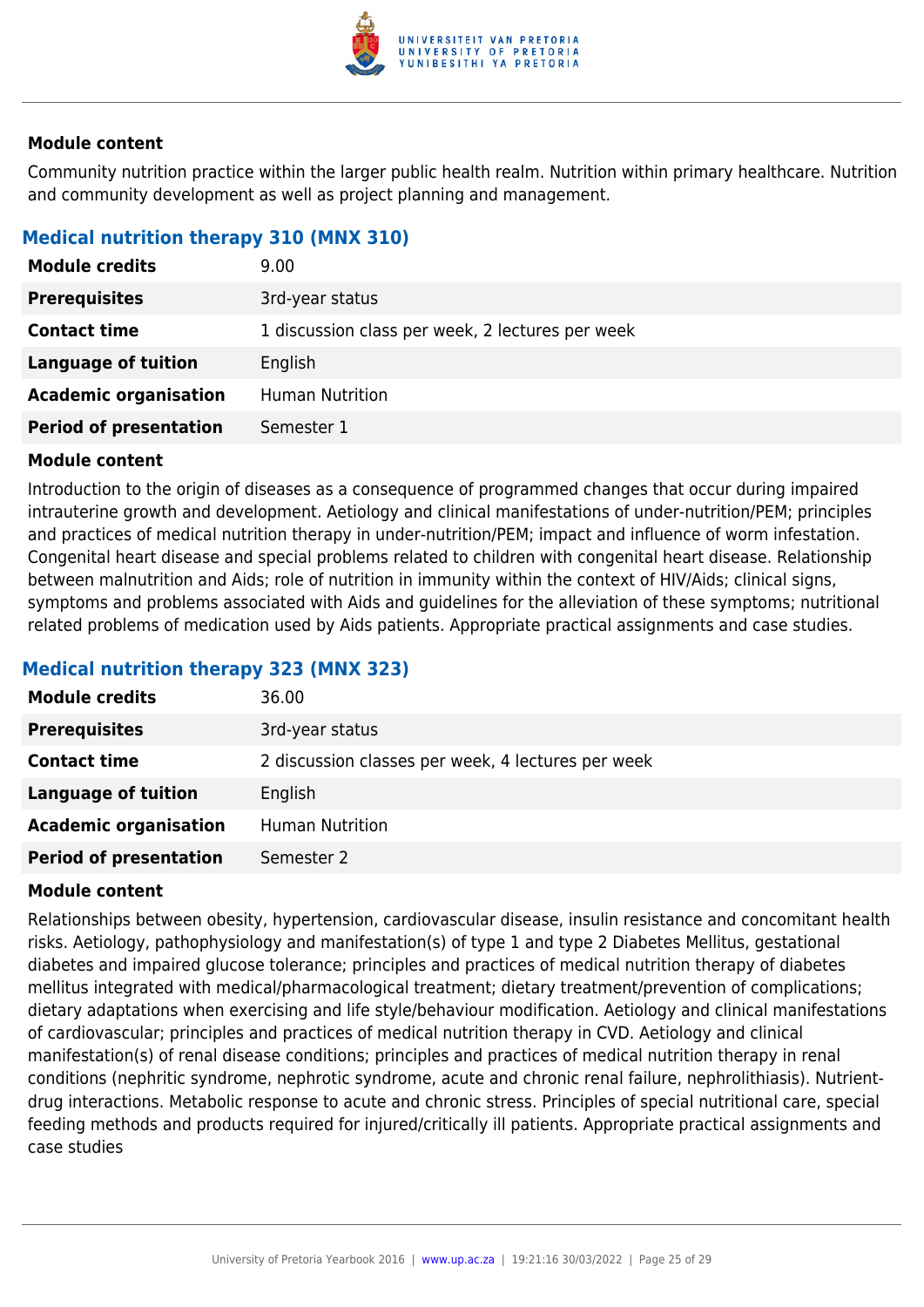

## Curriculum: Final year

**Minimum credits: 203**

### **Core modules**

#### **Community nutrition 411 (CNT 411)**

| <b>Module credits</b>         | 25.00                                                                  |
|-------------------------------|------------------------------------------------------------------------|
| <b>Service modules</b>        | Faculty of Natural and Agricultural Sciences                           |
| <b>Prerequisites</b>          | 4th-year status                                                        |
| <b>Contact time</b>           | 4 lectures per week, Community Engagement, 1 discussion class per week |
| <b>Language of tuition</b>    | English                                                                |
| <b>Academic organisation</b>  | <b>Human Nutrition</b>                                                 |
| <b>Period of presentation</b> | Semester 1                                                             |

#### **Module content**

Global nutrition challenges e.g. food security, protein-energy and micronutrient malnutrition, non communicable diseases of lifestyle, etc. Public health approaches and general nutrition interventions to address these challenges. Nutrition program development including assessment, analysis and interventions in the South African context as well as Nutrition Policy formulation

#### **Community nutrition 480 (CNT 480)**

| <b>Module credits</b>         | 35.00                                                     |
|-------------------------------|-----------------------------------------------------------|
| <b>Prerequisites</b>          | <b>CNT 411</b>                                            |
| <b>Contact time</b>           | Five times 8hrs per day for 7 weeks, Community Engagement |
| <b>Language of tuition</b>    | Double Medium                                             |
| <b>Academic organisation</b>  | <b>Human Nutrition</b>                                    |
| <b>Period of presentation</b> | Semester 2                                                |

#### **Module content**

Academic service learning project in community-based programme development (i.e. planning, implementation and evaluation). Facility-based primary healthcare service delivery.

#### **Dietetic profession 411 (DTT 411)**

| <b>Module credits</b>         | 5.00                        |
|-------------------------------|-----------------------------|
| <b>Prerequisites</b>          | 4th-year status             |
| <b>Contact time</b>           | 1 discussion class per week |
| <b>Language of tuition</b>    | Double Medium               |
| <b>Academic organisation</b>  | <b>Human Nutrition</b>      |
| <b>Period of presentation</b> | Semester 1                  |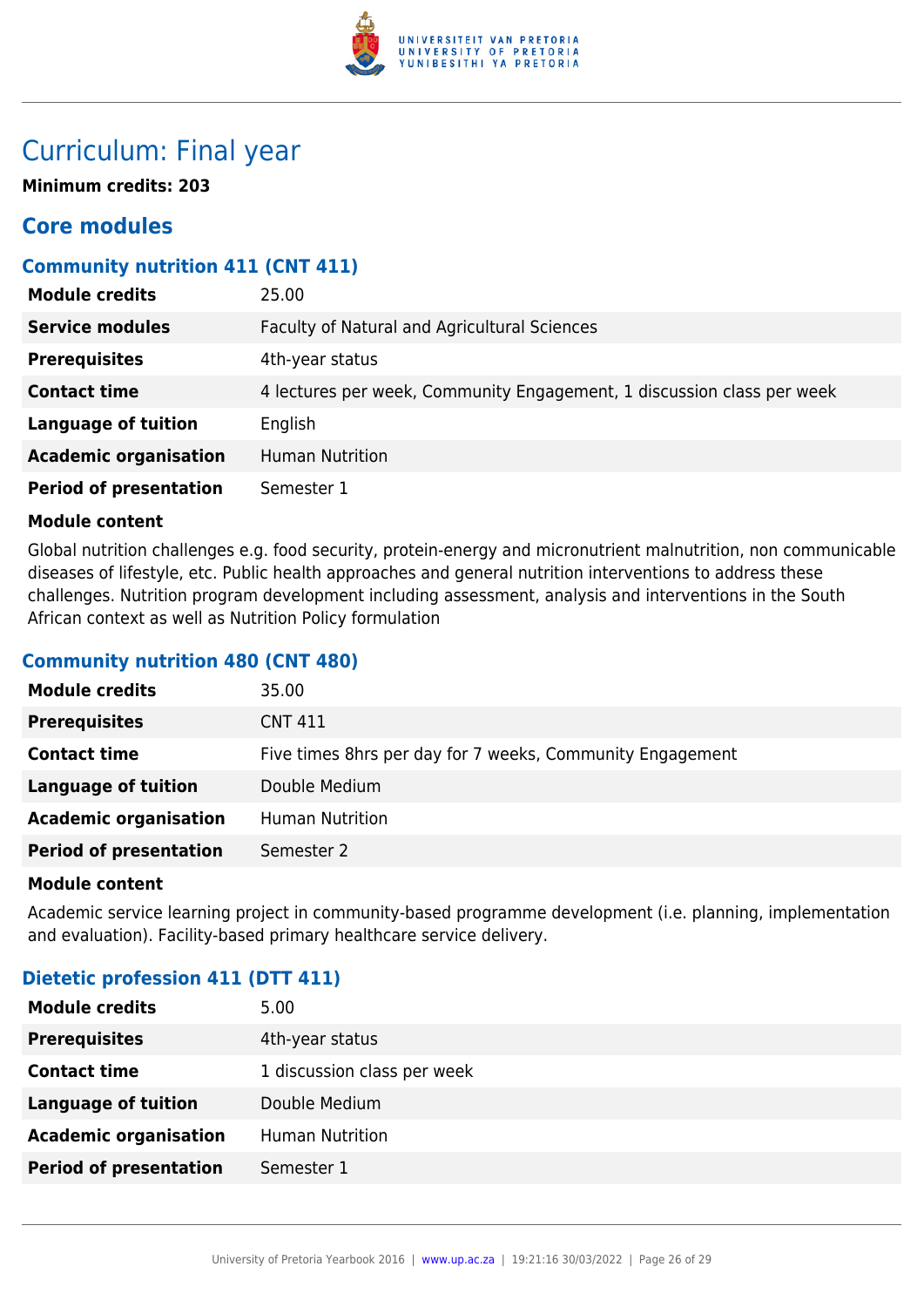

Dietetic profession

### **Integration in dietetics 480 (DTT 480)**

| <b>Module credits</b>                                                                                                                                                                                                                | 4.00                   |
|--------------------------------------------------------------------------------------------------------------------------------------------------------------------------------------------------------------------------------------|------------------------|
| <b>Prerequisites</b>                                                                                                                                                                                                                 | 4th-year status        |
| <b>Contact time</b>                                                                                                                                                                                                                  | 1 seminar per week     |
| <b>Language of tuition</b>                                                                                                                                                                                                           | Double Medium          |
| <b>Academic organisation</b>                                                                                                                                                                                                         | <b>Human Nutrition</b> |
| <b>Period of presentation</b>                                                                                                                                                                                                        | Semester 2             |
| <b>Address to the contract of the contract of the contract of the contract of the contract of the contract of the contract of the contract of the contract of the contract of the contract of the contract of the contract of th</b> |                        |

#### **Module content**

\*Attendance module only

#### **Advanced human nutrition 411 (HNT 411)**

| <b>Module credits</b>         | 18.00                                            |
|-------------------------------|--------------------------------------------------|
| <b>Service modules</b>        | Faculty of Natural and Agricultural Sciences     |
| <b>Prerequisites</b>          | 4th-year status                                  |
| <b>Contact time</b>           | 1 discussion class per week, 3 lectures per week |
| <b>Language of tuition</b>    | Double Medium                                    |
| <b>Academic organisation</b>  | <b>Human Nutrition</b>                           |
| <b>Period of presentation</b> | Semester 1                                       |

#### **Module content**

Seminars and case studies (theory and practical application): Eating behaviour, eating disorders, nutrient/nutrition supplementation, sports nutrition, vegetarianism, food safety, nutrition of the disabled, prevention of non-communicable disease of lifestyle; nutrition and immunity; nutrition and genetics.

#### **Medical nutrition therapy 411 (MNX 411)**

| <b>Module credits</b>         | 35.00                                              |
|-------------------------------|----------------------------------------------------|
| <b>Prerequisites</b>          | 4th-year status                                    |
| <b>Contact time</b>           | 3 discussion classes per week, 6 lectures per week |
| <b>Language of tuition</b>    | Double Medium                                      |
| <b>Academic organisation</b>  | <b>Human Nutrition</b>                             |
| <b>Period of presentation</b> | Semester 1                                         |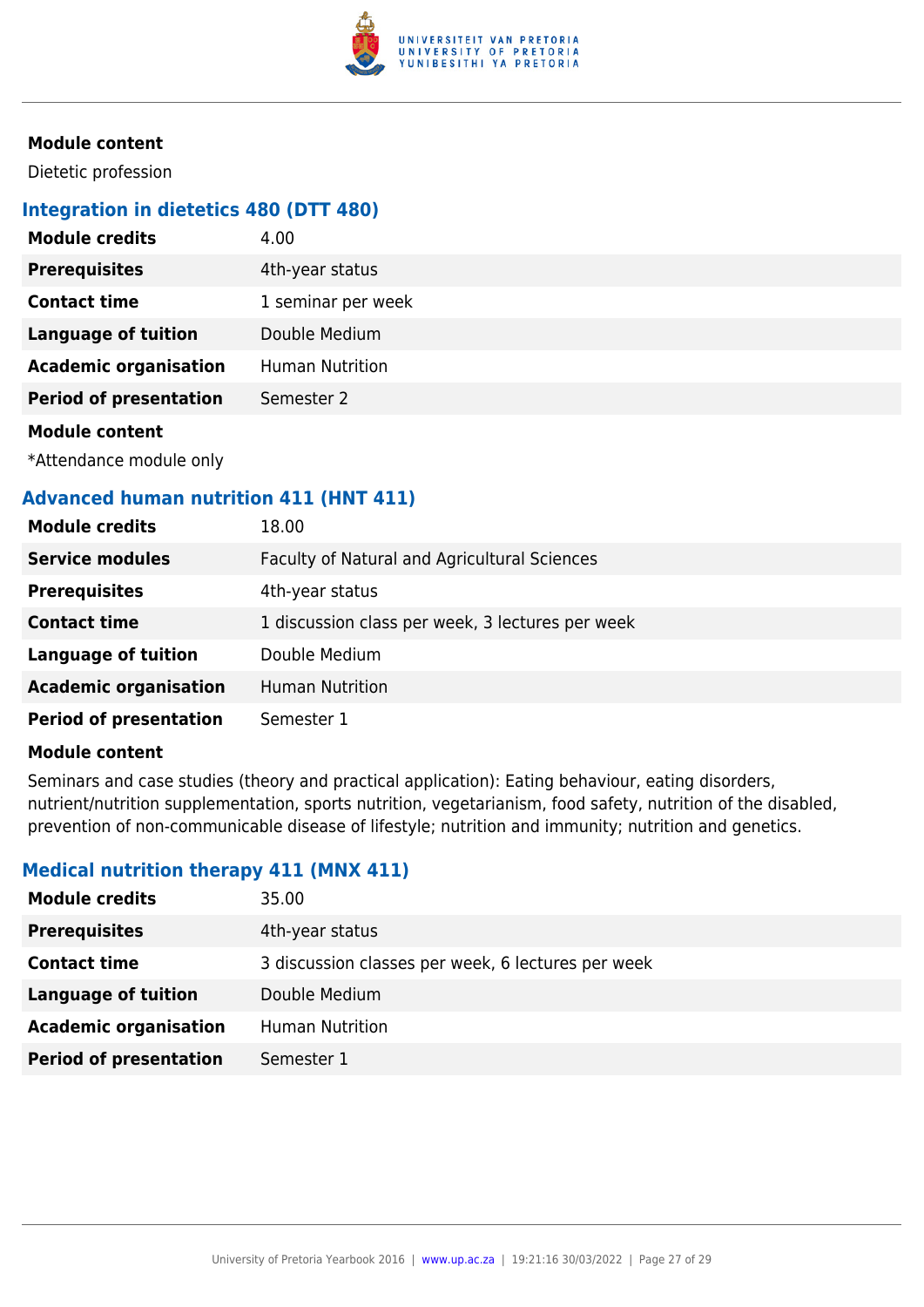

The role of diet and nutrition in the aetiology and treatment of diseases of the gastrointestinal tract and related organs, metabolic disorders and gout, diseases of neurological origin, prematurity and paediatric disease conditions. Nutritional care of physiological trauma and cancer. Nutrient-drug interactions. Appropriate practical assignments and case studies (practising the nutrition care process).

#### **Internship training in medical nutrition therapy 480 (MNX 480)**

| <b>Module credits</b>         | 50.00                         |
|-------------------------------|-------------------------------|
| <b>Prerequisites</b>          | <b>MNX 411</b>                |
| <b>Contact time</b>           | 5 discussion classes per week |
| <b>Language of tuition</b>    | Double Medium                 |
| <b>Academic organisation</b>  | <b>Human Nutrition</b>        |
| <b>Period of presentation</b> | Semester 2                    |

#### **Practice management 461 (PRS 461)**

| <b>Module credits</b>         | 5.00                   |
|-------------------------------|------------------------|
| <b>Prerequisites</b>          | 4th-year status        |
| <b>Contact time</b>           | 1 lecture per week     |
| <b>Language of tuition</b>    | Double Medium          |
| <b>Academic organisation</b>  | <b>Human Nutrition</b> |
| <b>Period of presentation</b> | Quarter 4              |
|                               |                        |

#### **Module content**

Administration and finances (personal and business).

#### **Research project 410 (RCH 410)**

| <b>Module credits</b>         | 7.00                                         |
|-------------------------------|----------------------------------------------|
| <b>Service modules</b>        | Faculty of Natural and Agricultural Sciences |
| <b>Prerequisites</b>          | <b>RCH 320</b>                               |
| <b>Language of tuition</b>    | Double Medium                                |
| <b>Academic organisation</b>  | <b>Human Nutrition</b>                       |
| <b>Period of presentation</b> | Semester 1                                   |
| <b>Module content</b>         |                                              |

Execution and reporting.

#### **Internship training in food service system management 480 (FSS 480)**

| <b>Module credits</b> | 35.00             |
|-----------------------|-------------------|
| <b>Prerequisites</b>  | No prerequisites. |